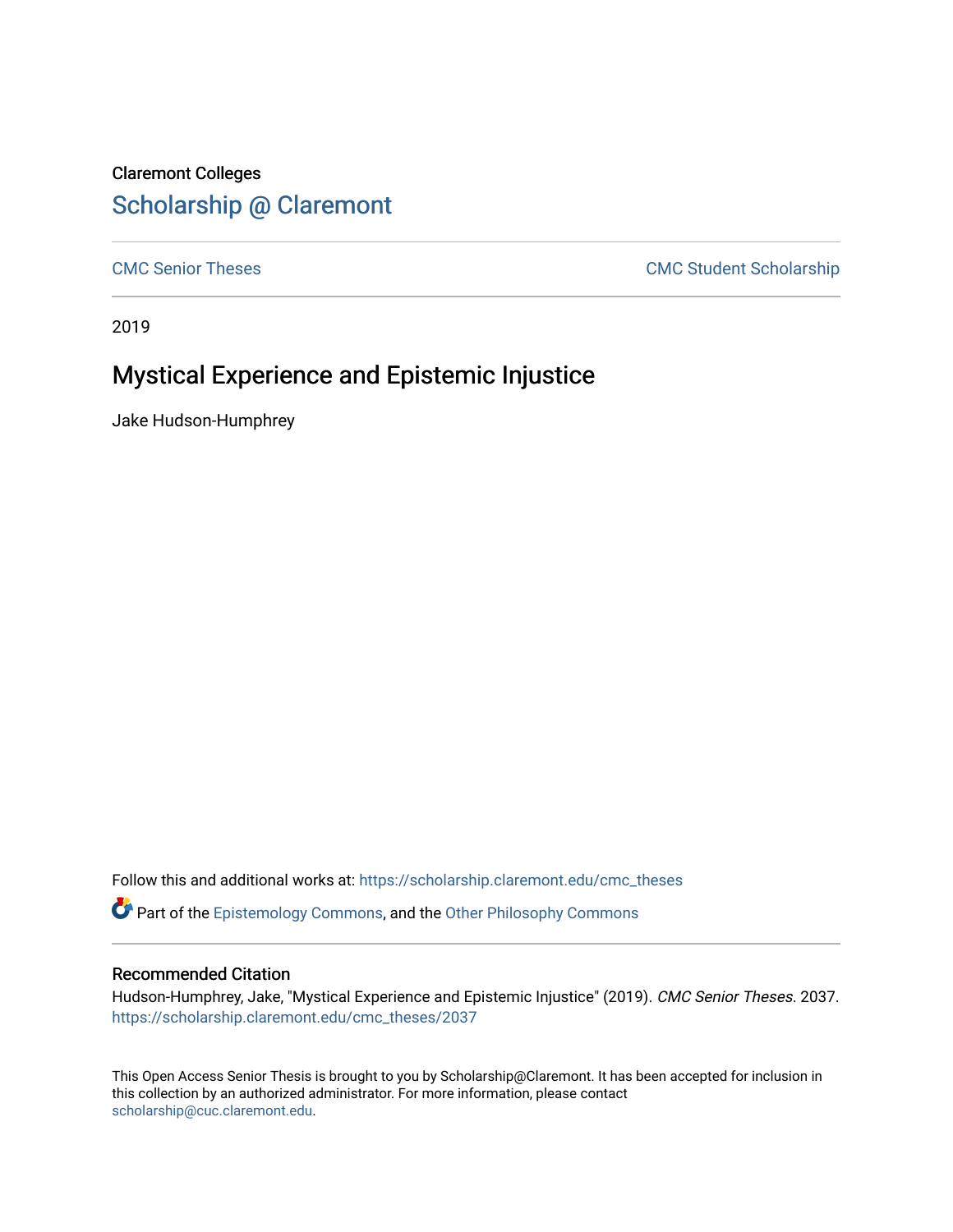Claremont McKenna College

Mystical Experience and Epistemic Injustice

submitted to

Professor Amy Kind

by Jake Hudson-Humphrey

> for Senior Thesis Fall 2018 December 10, 2018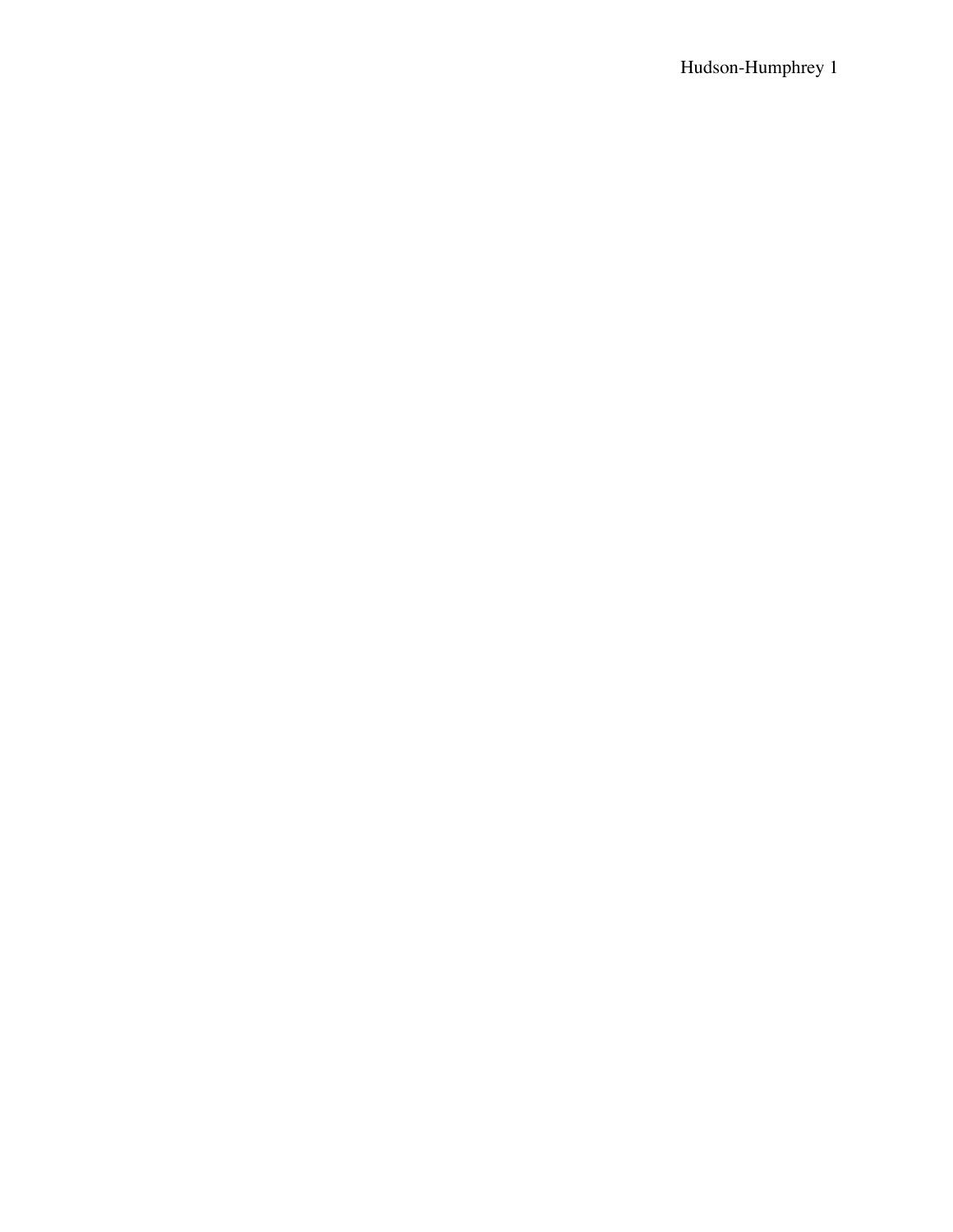## Table of Contents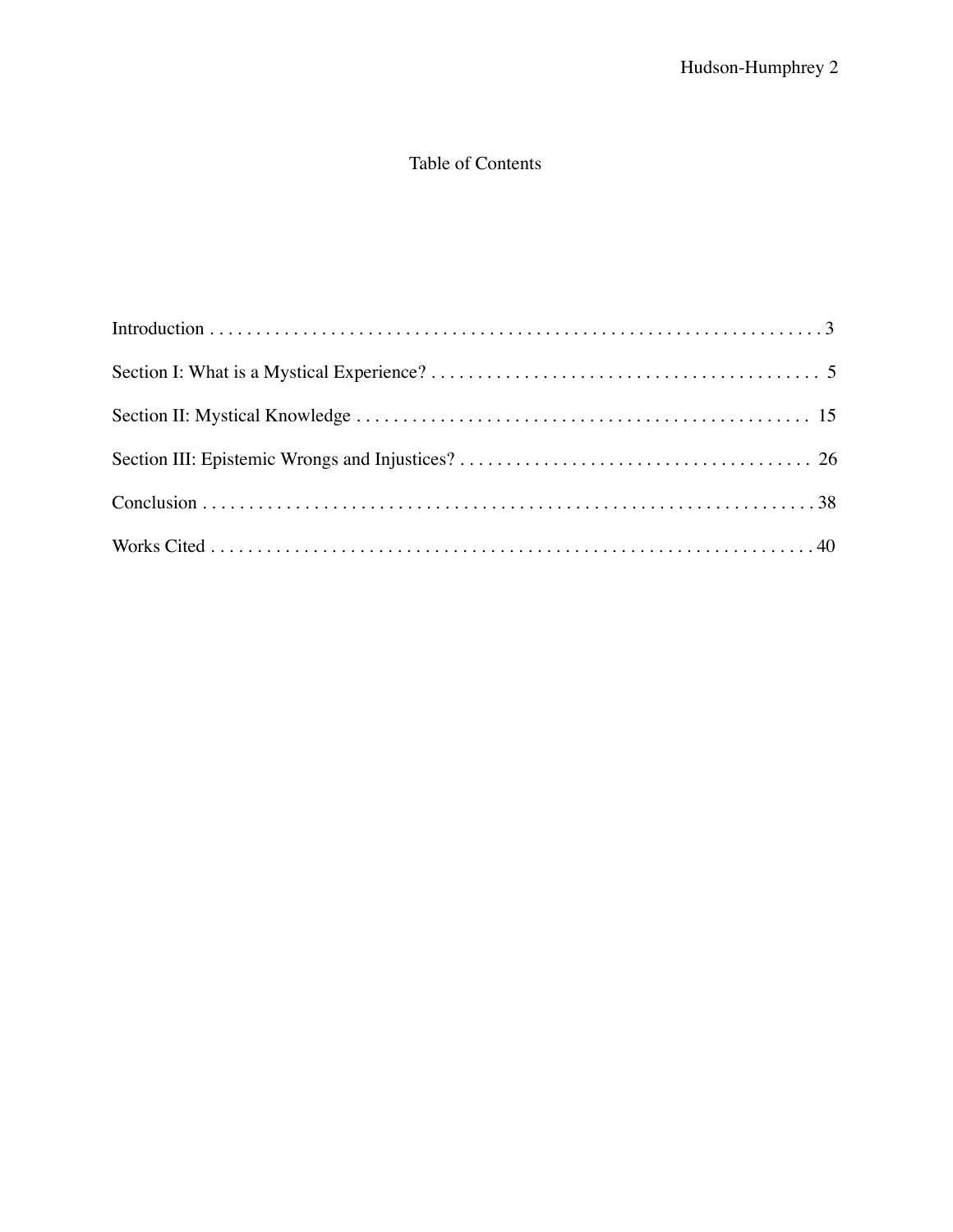Hudson-Humphrey 3

### Introduction

With great consistency across times and places, individuals have reported experiences—often, though not necessarily, explained in religious or spiritual terms—in which the usual perceptions and sensations which mark our everyday life and constitute the world as we know it break down temporarily. In these moments, one's awareness is reported to expand beyond the typical limitations of the self and the normal distinctions between self and other or subject and object are absent. One might also lose the perceptions of time, space, and/or bodily sensations. These moments of altered awareness have been called *mystical experiences.* Those who have had these experiences often emerge from them claiming to have learned a great deal from them. In this paper, we will specifically focus on the experiences of temporary union with the surrounding world, which we will call *unitive mystical experiences,* and the knowledge that is claimed to have been gained from them. Assuming these knowledge claims are true, these unitive mystical experiences present an interesting case study for thinking about how attempts at knowledgesharing are received and understood or misunderstood by others. Because of the spiritual and unusual nature of the knowledge gained from these experiences, attempts to share this knowledge may often prove unfruitful.

Using the framework of *epistemic injustice* developed in Miranda Fricker's seminal book *Epistemic Injustice: Power and the Ethics of Knowing*, we will investigate how the various types of epistemic injustice she lays out might be applied to the misunderstandings or failures in knowledge-sharing surrounding these experiences. Although not examples of the far-reaching and deeply embedded systems of oppression which usually concern discussions of epistemic injustice (race, gender, class, etc.), there is reason to think that the mystic (understood as anyone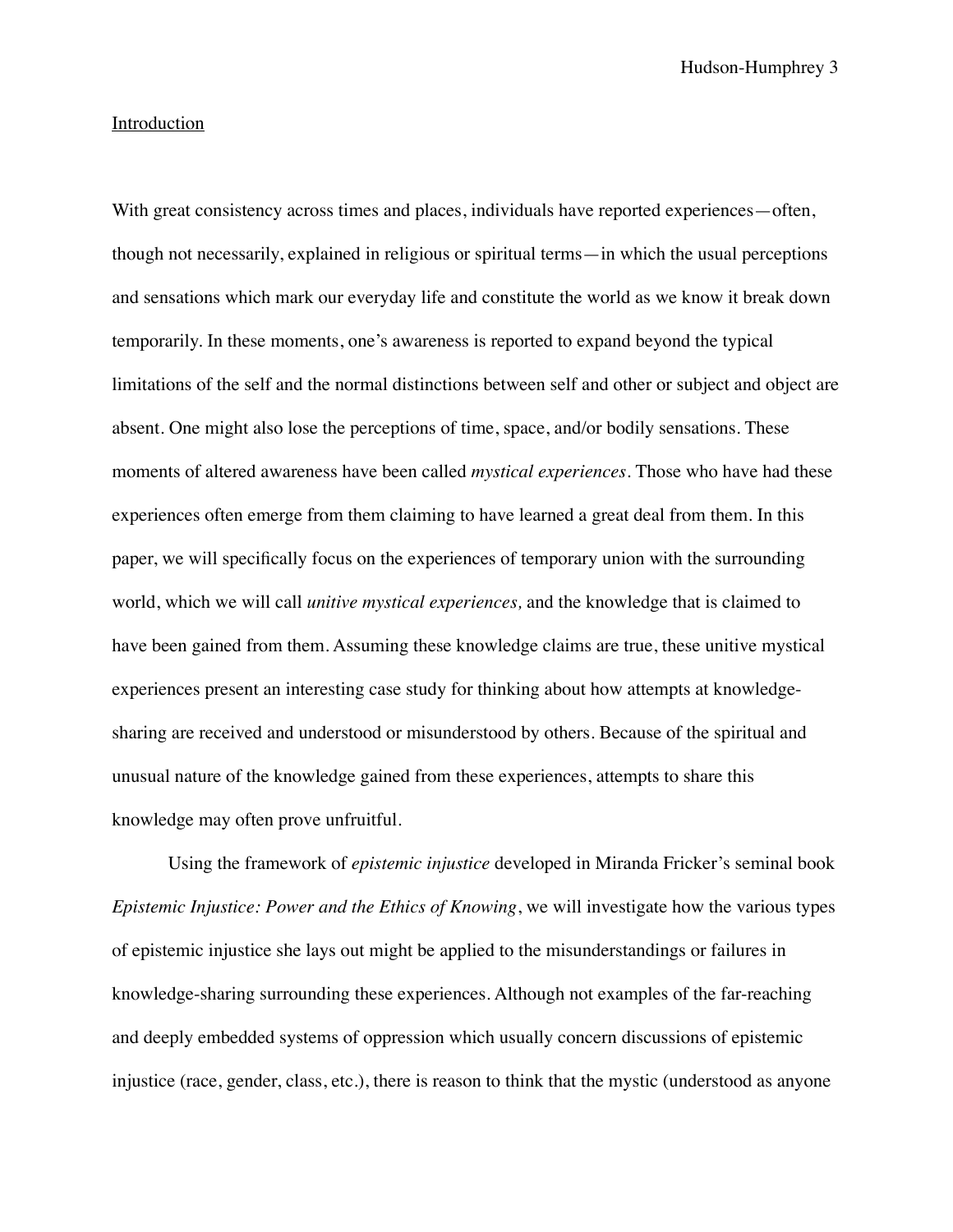who has had a mystical experience and tries to share the knowledge gained from it with another) today is confronted with certain biases against her when she attempts to engage in testimonial exchange. These biases may result in a failure of epistemic uptake on the part of the hearer when the mystic tries to share her knowledge, a failure that can be traced to Fricker's concepts of *testimonial* and *hermeneutical injustice*. In this way, the mystic and her knowledge present an interesting and, in some ways, new domain for the application of Fricker's epistemic injustice framework.

In Section I of this paper, we will examine the nature of a *unitive mystical experience*, providing examples and a definition based on characteristic features compiled from the existing scholarship on mysticism. In Section II, we will turn to a discussion of knowledge in relation to mystical experiences, differentiating between two kinds of knowledge that appear in the accounts of these experiences: *propositional* and *experiential knowledge*. In Section III, we will connect the knowledge of the mystic to the challenges she might face in trying to share that knowledge and show when these challenges might merely constitute *epistemic wrongs* and when they might be better understood *testimonial* and *hermeneutical injustices*. Finally, in the conclusion, we will address the potential value of the epistemically just sharing and receiving of mystical knowledge.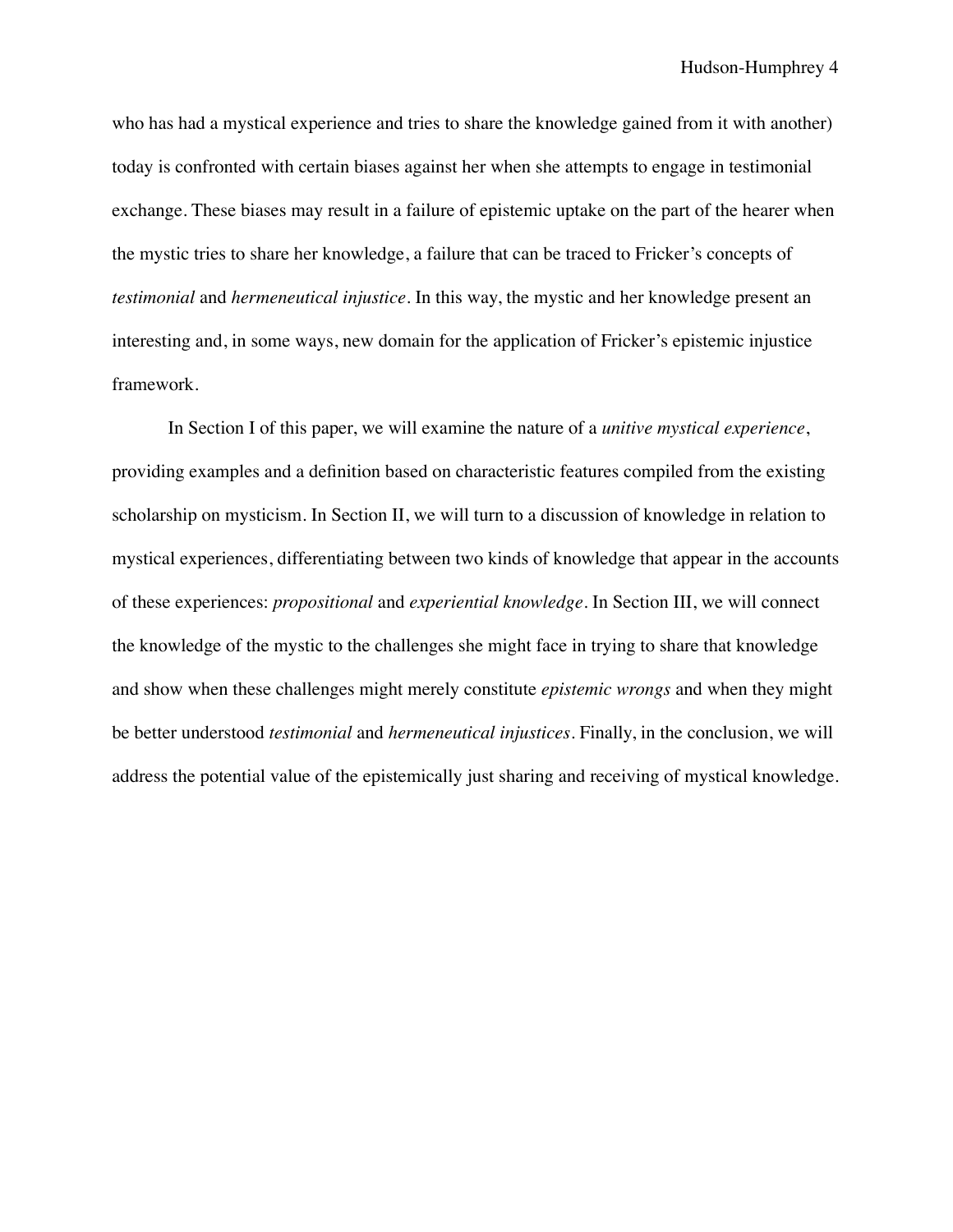## Section I: What is a Mystical Experience?

Although mystical experiences and the mysticisms informed by them are not unknown to academic inquiry, no single accepted definition of such an experience exists. At best, scholars use a set of characteristics that predict which experiences are mystical. There are many experiences that can be considered mystical—to present an accessible example, William James in his book *The Varieties of Religious Experience* identifies what we could call a "low-grade" mystical experience: the "deepened sense of the significance of a maxim or formula which occasionally sweeps over one. 'I've heard that said all my life,' we exclaim, 'but I never realized its full meaning until now'" (James 382). James also notes the common experience of *deja vu* as another low-grade mystical experience. Although these will not count as mystical experiences under the definition we will put forth in this paper, they are experiences that most people have had that brings with them hints of the sudden alterations in consciousness and profoundly meaningful and memorable qualities that full-fledged mystical experiences share. For the reader who finds this subject material inaccessibly foreign, these introductory experiences may prove to be useful imaginative starting-points.

For the purpose of this paper, we will be focusing on a certain subset of mystical experience that lends itself well to the intersecting paths of inquiry we are pursuing. This project, however, will still pertain very relevantly to many mystical experiences that fall outside of this subset. What we will address here is the subset of mystical experiences which are comprised of an experience of what William A. Richards has called "*unitive awareness"* in his book *Sacred Knowledge: Psychedelics and Religious Experience.* Richards uses this term to describe an experience in which, "in the language of Hinduism, the Atman of the individual self recognizes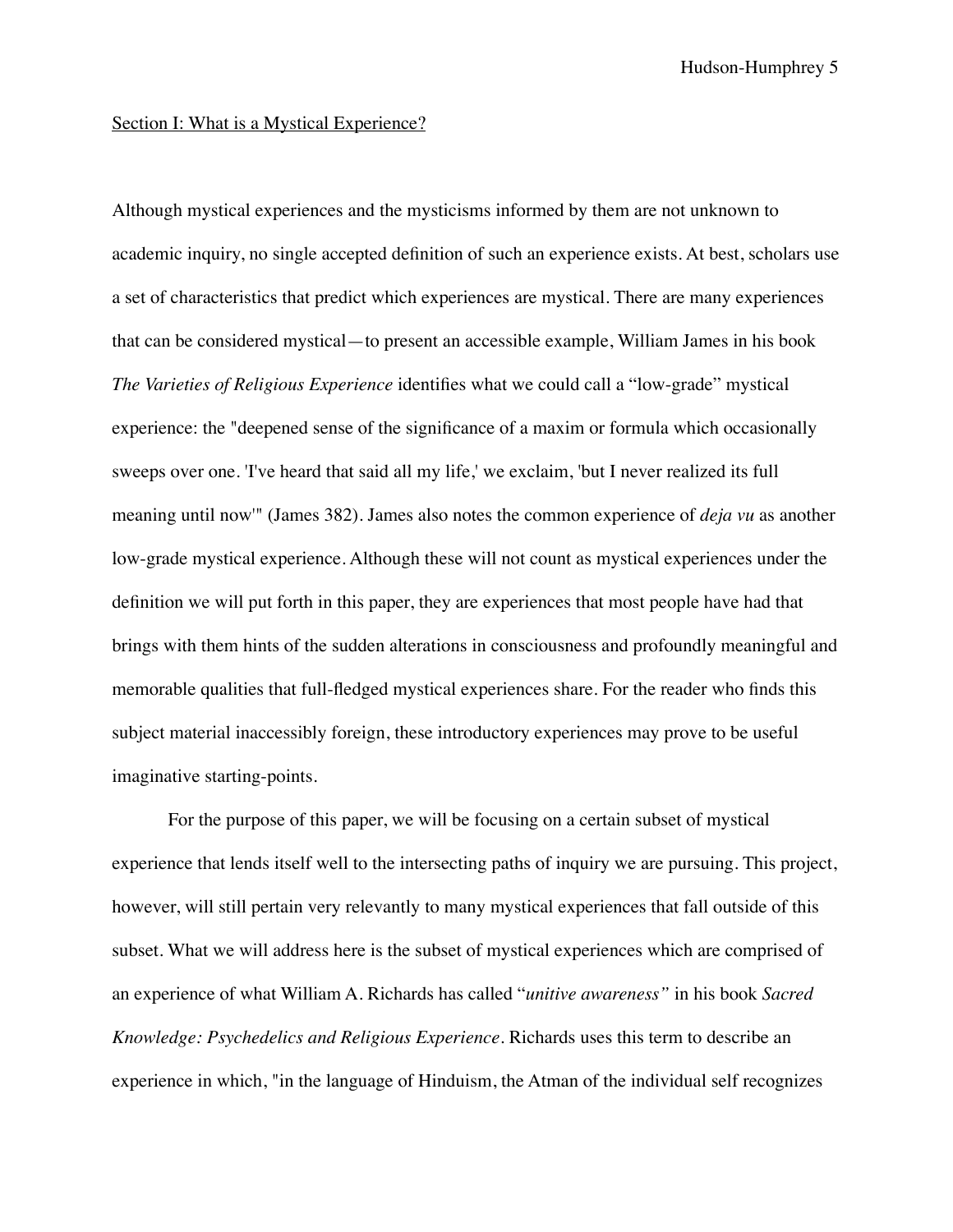Hudson-Humphrey 6

that it is an integral fragment of the universal Brahman, as a single drop of water may fall into the vast ocean and merge with it" (Richards 43). This is an experience marked by the perception and understanding of the interconnectedness of all things, by the loss of certain everyday perceptions—most notably the sense of self or ego—and by the partial or total breakdown of dichotomy—particularly that of self/other or subject/object. It is this—the actual experiencing of the loss of subject-object differentiation—that most basically comprises unitive awareness. This will be the primary focus of this paper and as such when we discuss mystical experiences we will be referring to this subset. There are bountiful examples of fascinating and meaningful mystical experiences that endow the individual with certain kinds of knowledge but that do not contain this unitive content. We will leave these experiences aside for now, acknowledging that the claims this paper makes may nonetheless be equally of value for them.

#### **ACCOUNTS**

Having narrowed down mystical experiences to those that include unitive awareness, we can turn to some actual accounts of individuals' unitive mystical experiences. These accounts convey the beauty and profundity of these experiences in a way a definition cannot. They also provide concrete examples of the types of experiences we are concerned with, useful for those readers unfamiliar with these states of consciousness. First, a report from Richards' *Sacred Knowledge* about the experience of a middle-aged cancer patient during a psilocybin session:

> Early on the visuals came and dissolved so quickly I could not verbalize them in time . . . There were countless variations in what reminded me of the ceiling of Westminster Abby: gothic, vaulted, with great intricacy. These images changed lighting, color, and texture. . . . I had no doubt I was in the presence of the Infinite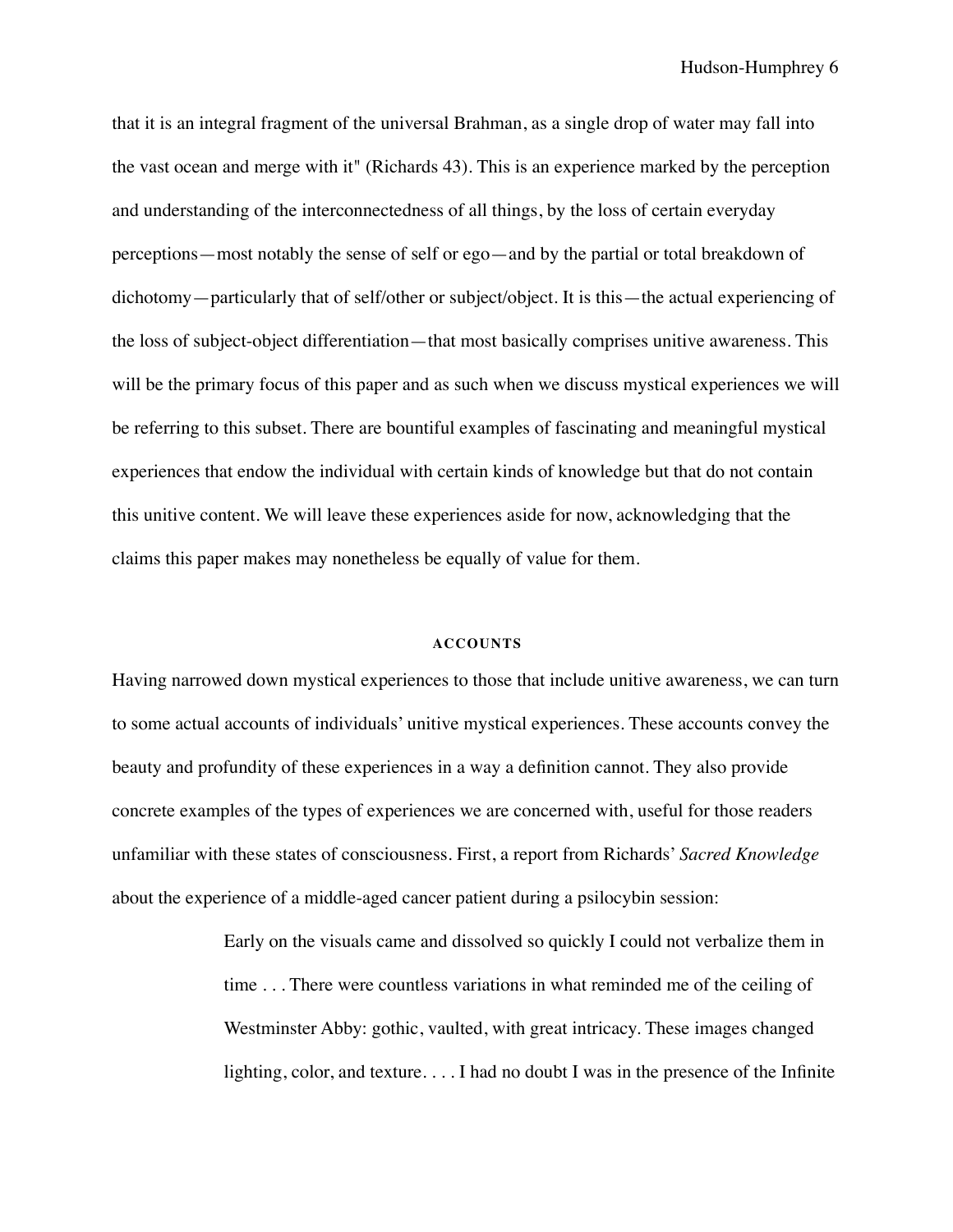because I felt an overriding peacefulness that carried me through everything, even the very few seconds of "Yikes!" that showed up. I had a sense of losing my observer. I no longer witnessed the images. I was becoming them. This was not exactly creepy, but I did hesitate a minute, feeling my way slowly. There was a sense of being engulfed. "Am I about to be possessed, is this okay?" . . . I said, "If we do this I want my body returned to me in at least as good a shape as it is in now." The reply came, "Do you think I would disrespect my own handiwork?" I got the point and went with it.  $\dots$  My body lit up, all parts in succession. It was the brightest thing I have ever seen. I glowed brilliantly from within. My whole being fluttered. I felt I was being breathed through or played like an instrument. Stunningly beautiful. I got that every part of all of us is sacred. There is no speck in the cosmos which is apart from this breath. The point of it all is sheer pleasure. The world is a misery out of love, presenting us with constant opportunities to find our way home. . . . I am seeing myself in everybody, and everybody in myself. (Richards 62)

From this report, we see the clear focus on unitive awareness. First, the identification with images—not just seeing them, but *becoming them*—represents the breakdown of a tension between subject and object. Then, the experience of this breakdown as a connection to all of the cosmos, as the feeling of a unifying breath passing through all things. Next, the felt understanding of the sanctity of all beings for their inseparability from this unity, and finally the further decalcification of the interpersonal self-other dichotomy. The subject also reports visionary experiences, a feeling of peace identified with "the presence of the Infinite," a dialogue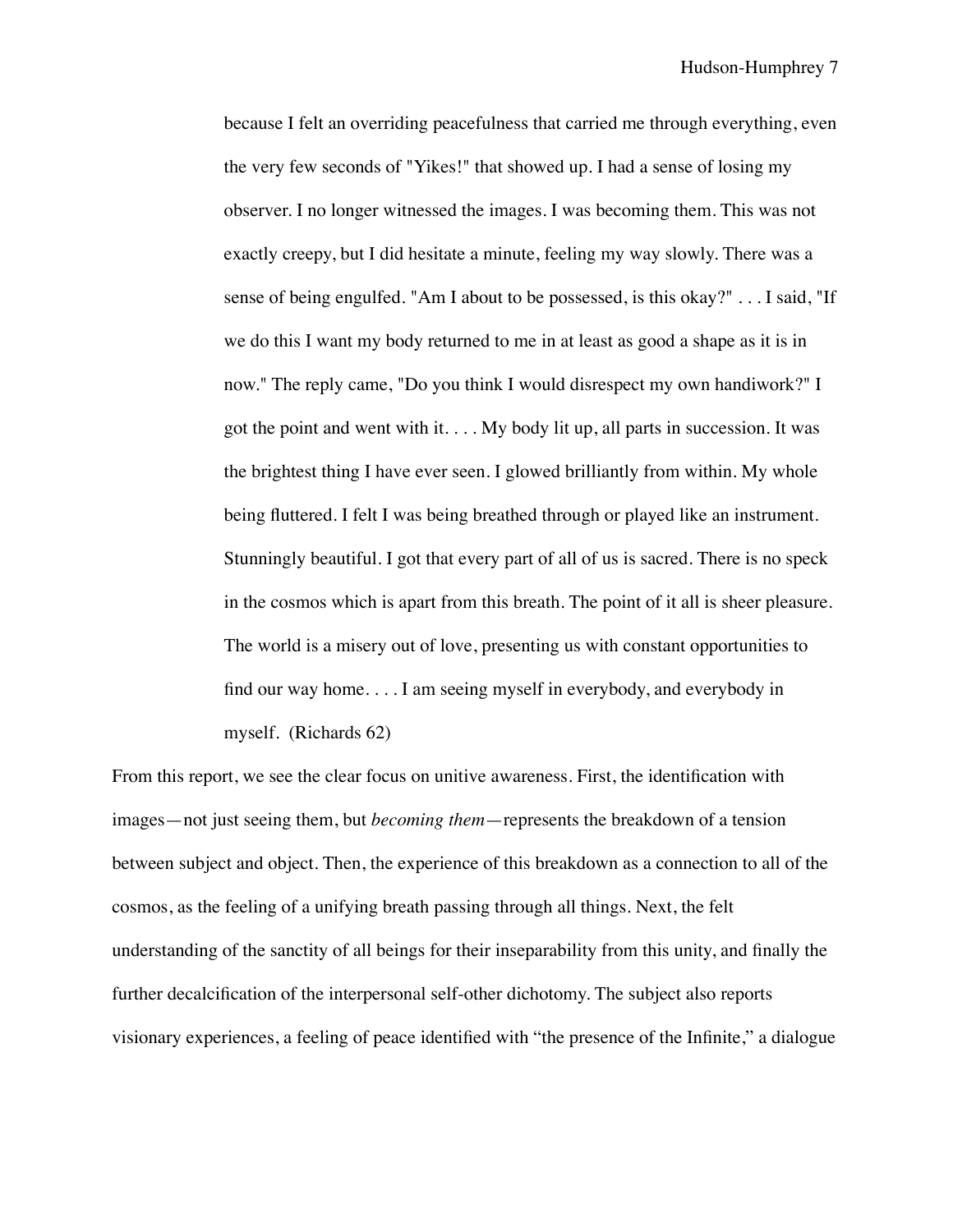Hudson-Humphrey 8

between the subject and a reassuring voice, and the experience of bright light radiating from within the subject's body.

Another typical account of a mystical experience comes to us from a biography of J. A. Symonds, a 19th century English poet and literary critic, reproduced in James' *Varieties*:

> "Suddenly," writes Symonds, "at church, or in company, or when I was reading, and always, I think, when my muscles were at rest, I felt the approach of the mood. Irresistibly it took possession of my mind and will, lasted what seemed an eternity, and disappeared in a series of rapid sensations which resembled the awakening from anæsthetic influence. One reason why I disliked this kind of trance was that I could not describe it to myself. I cannot even now find words to render it intelligible. It consisted in a gradual but swiftly progressive obliteration of space, time, sensation, and the multitudinous factors of experience which seem to qualify what we are pleased to call our Self. In proportion as these conditions of ordinary consciousness were subtracted, the sense of an underlying or essential consciousness acquired intensity. At last nothing remained but a pure, absolute, abstract Self. The universe became without form and void of content. But Self persisted, formidable in its vivid keenness, feeling the most poignant doubt about reality, ready, as it seemed, to find existence break as breaks a bubble round about it. And what then? The apprehension of a coming dissolution, the grim conviction that this state was the last state of the conscious Self, the sense that I had followed the last thread of being to the verge of the abyss, and had arrived at demonstration of eternal Maya or illusion, stirred or seemed to stir me up again. The return to ordinary conditions of sentient existence began by my first recovering the power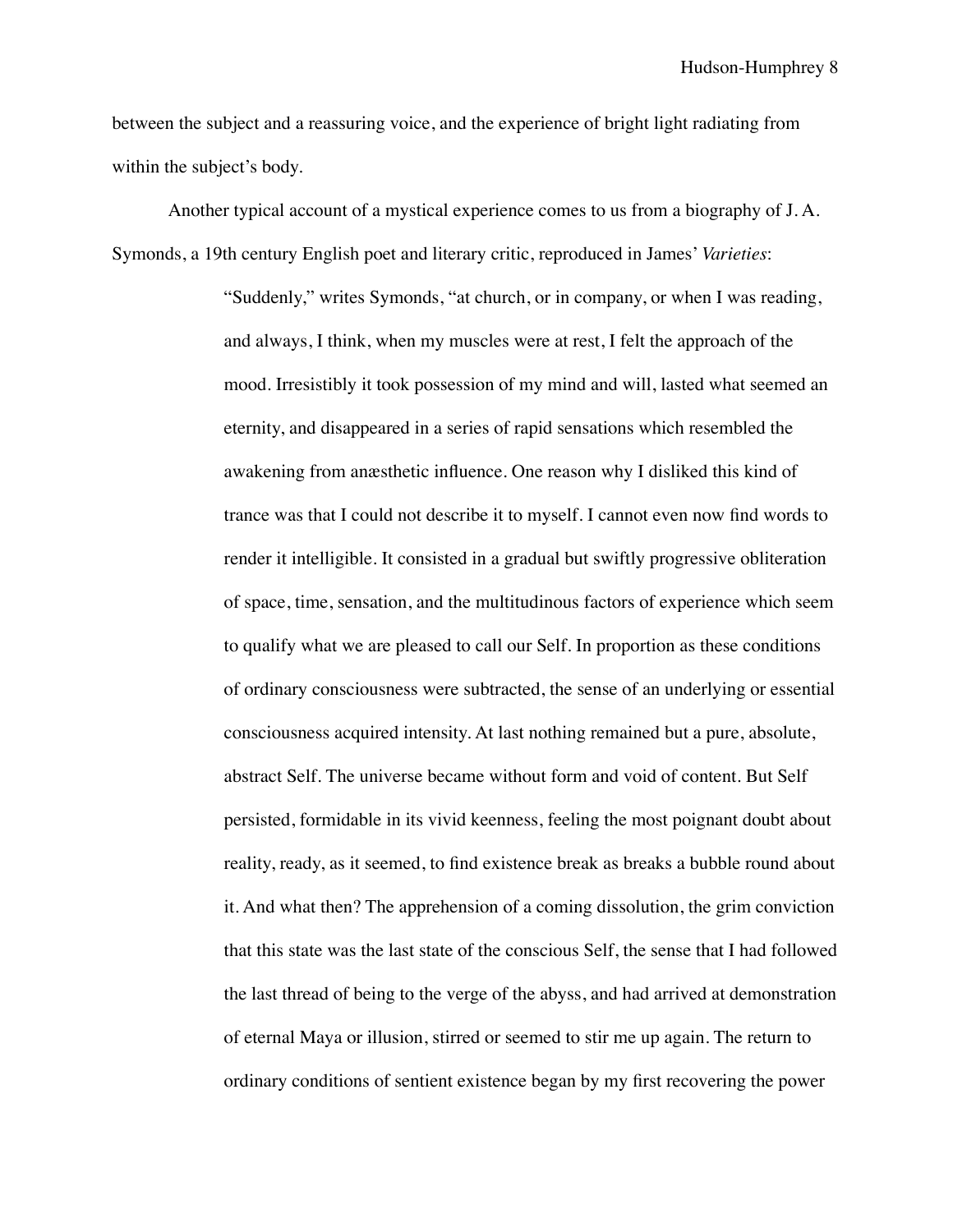of touch, and then by the gradual though rapid influx of familiar impressions and diurnal interests. At last I felt myself once more a human being; and though the riddle of what is meant by life remained unsolved, I was thankful for this return from the abyss—this deliverance from so awful an initiation into the mysteries of skepticism." (James 385-386, quoting from H. F. Brown: *J. A. Symonds, a Biography,* London, 1895, pp. 29-31, abridged.)

In this account, we see the approach of unitive awareness as it sweeps over Symonds, obliterating the distinctions that make up our everyday world. We see the loss of the self-as-ego into the "pure, absolute, abstract Self," or self-as-all. We see also the focus on the inadequacy of words to make sense of the sensation, as well as the feeling of spatial and temporal transcendence.

Another account of a unitive mystical experience, again reproduced by James, comes from the memoirs of Malwida von Meysenbug :

> "I was alone upon the seashore as all these thoughts flowed over me, liberating and reconciling; and now again, as once before in distant days in the Alps of Dauphiné, I was impelled to kneel down, this time before the illimitable ocean, symbol of the Infinite. I felt that I prayed as I had never prayed before, and knew now what prayer really is: to return from the solitude of individuation into the consciousness of unity with all that is, to kneel down as one that passes away, and to rise up as one imperishable. Earth, heaven, and sea resounded as in one vast world-encircling harmony. It was as if the chorus of all the great who had ever lived were about me. I felt myself one with them, and it appeared as if I heard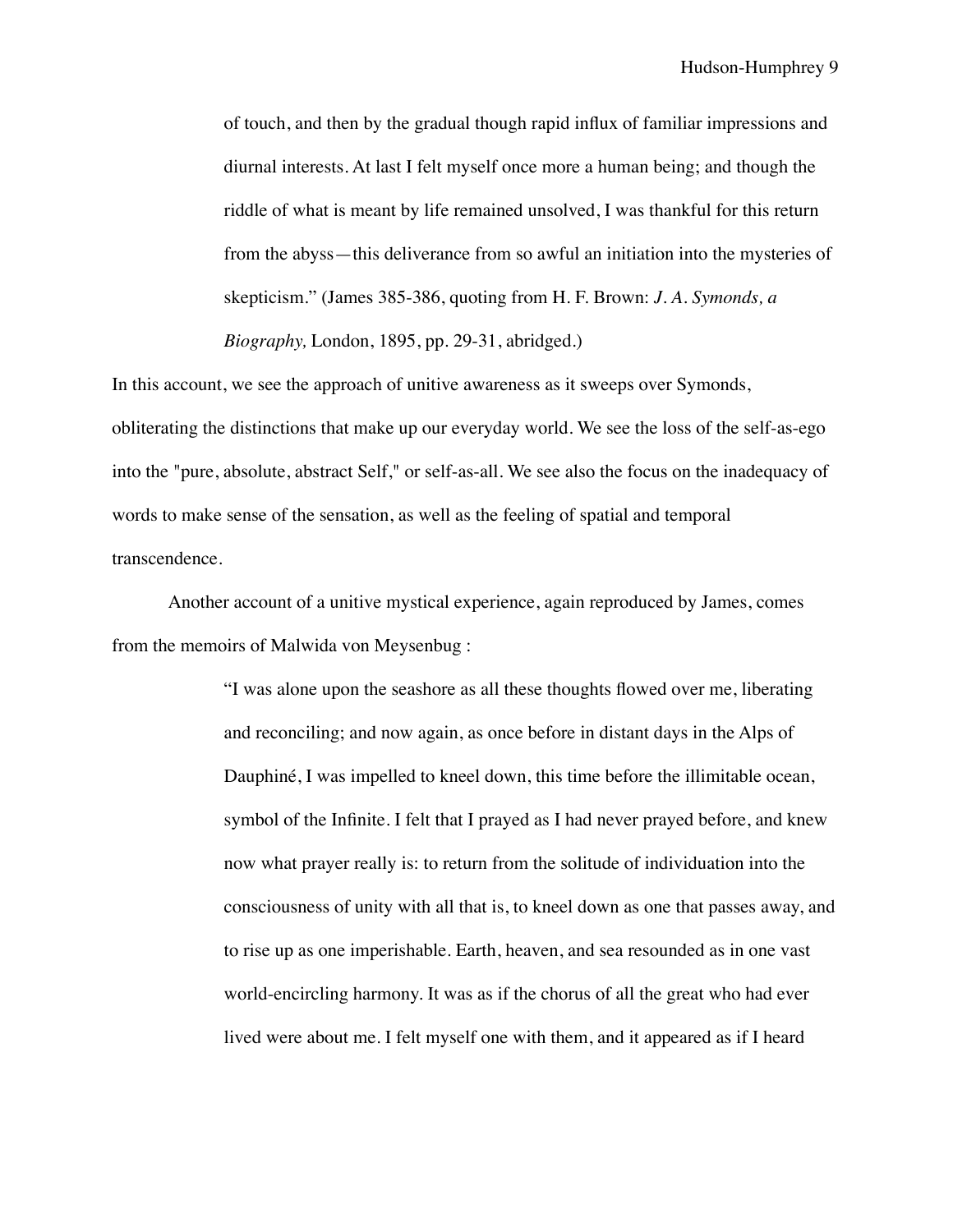their greeting: 'Thou too belongest to the company of those who overcome.'" (James 395)

The theme of unity and oneness is strong in this experience and von Meysenbug learns from the experience "what prayer really is," namely, the exercise of bringing one's self closer to unitive awareness. Von Meysenbug experiences the world as one, as harmonious. The experience and reverence of the Infinite is also shown here.

One last example should suffice to complete the rough sketch of the nature of these unitive mystical experiences. The account of this mystical experience was submitted to a website called The Mystical Experience Registry. It was self-reported by a contributor identified only as a twenty-year-old woman:

> I would go for walks in the evening with my dog. I would climb up on some rocks and sit down, looking at the mountains and the sky. After sitting there for a short time, I would feel my body become very light. Sometimes, I had to fight my fear that I would float away. If I stayed relaxed, though, I would have the feeling that my body was suspended in time and space. Then would come the glorious feelings. There were so many of them that it's frustrating to have to describe them through words. One of the feelings—or rather, one of the awarenesses—was of the immensity of space. The sky would resemble (to me) a huge porcelain teacup turned upside down, protecting me and our earth while the luminance of the universe beyond shone through its delicate skin. Sometimes, I would have a rushing feeling, as though I was being transported out to the limits of the teacup, then penetrating it and moving ever faster and higher, into the oneness of the universe. Another sensation that would be occurring at the same time would be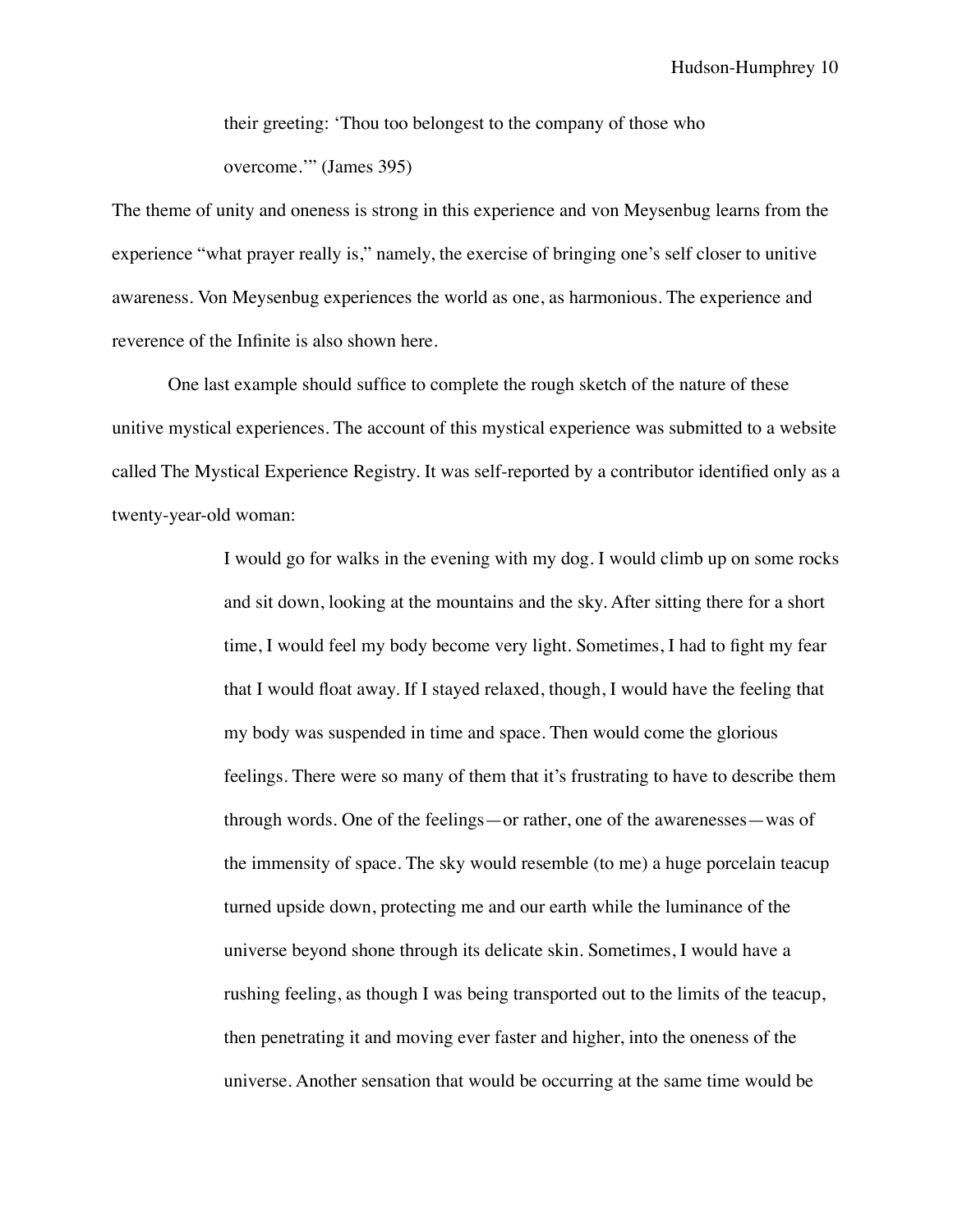that everything around me was flowing through me and I was flowing through everything. I would reach out and touch a rock and the rock was me and I was the rock. I could hear its secrets and see the things that it had seen. Physically, I could sense that it was solid, but a deeper wisdom told me that the rock and I were connected and one.

This account ties together the themes we have seen throughout the three previous accounts: the imparting of wisdom, a reduction of bodily sensations, a transcendence of time and space, the ineffability of much of what was experienced, an appreciation of the vastness of the universe, an experience of things seemingly external to the self (feeling something flowing through one's self, feeling one's self as flowing through other objects), and an overcoming of self-other/subjectobject dichotomy (the subject identifying with a rock, feeling one with it).

#### **DEFINITION**

Having surveyed some typical accounts of unitive mystical experiences, what can we say to further describe and define these experiences? As we have said earlier, most scholars relegate their definitional work regarding mystical experiences to sets of characteristics by which a mystical experience can be recognized. In order to situate these unitive mystical experiences within the broader realm of mysticism, we will survey the most compelling sets of characteristics from various scholars.

William James demarcates four different characteristics that signify an experience as mystical: it is (i) ineffable and thus "must be directly experienced; it cannot be imparted or transferred to others" (James 380), (ii) noetic—it seems to be a state of knowledge, not just of feeling, (iii) transient, and (iv) passive—the experience itself is or seems to be out of the control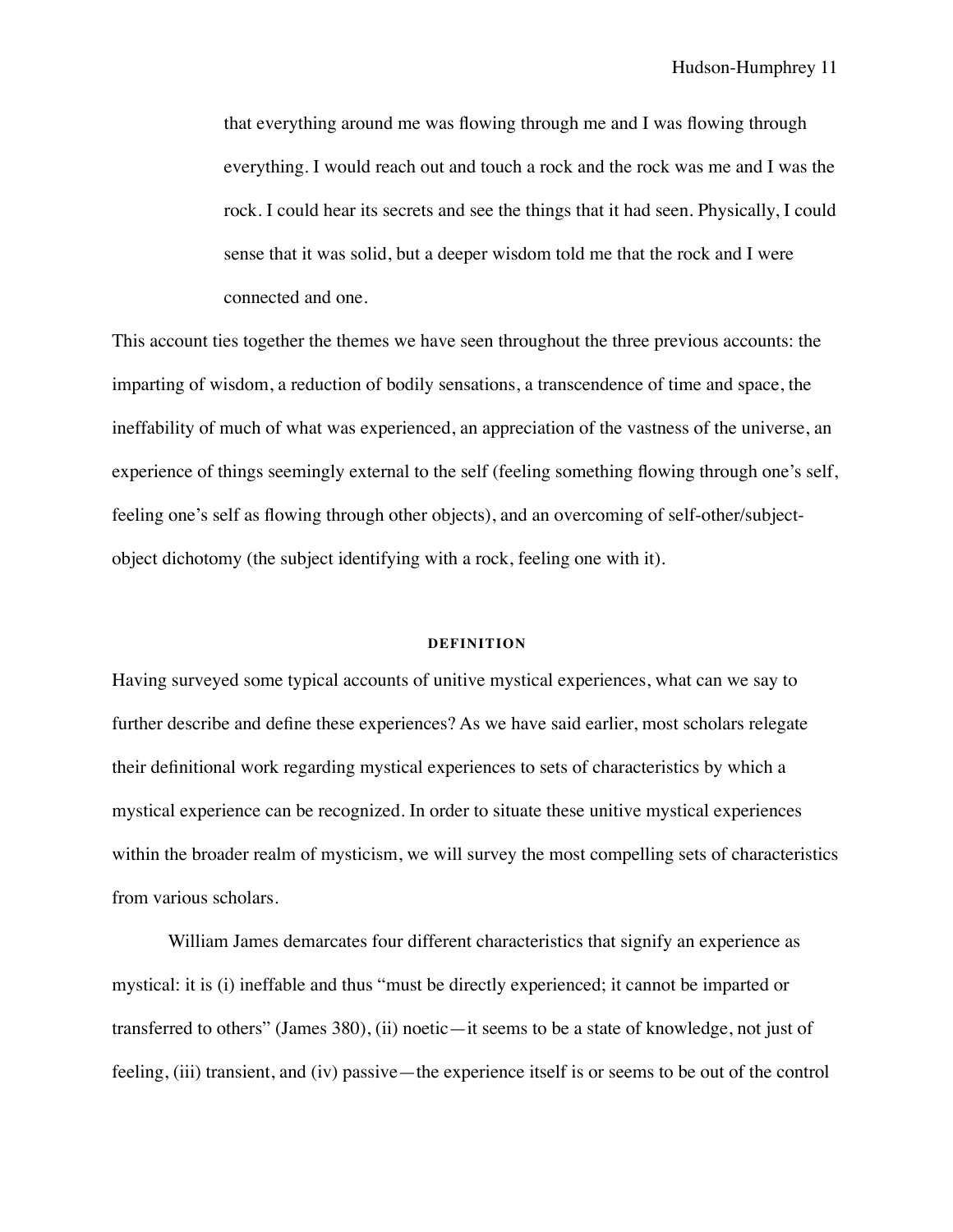of the one experiencing it. Though he does not label it as such, James' discussion of the effects of such experiences on the lives of those who have them reveals a fifth essential characteristic: (v) it is transformative—mystical experiences "modify the inner life of the subject between the time of their recurrences" (James 381-2).

Evelyn Underhill, in her book *Mysticism: A Study in Nature and Development of Spiritual Consciousness* proposes yet four different characteristics by which to identify a mystical experience. These experiences are (i) practical—as opposed to theoretical—and involve "the whole self" (Underhill 78), not just the intellect; (ii) concerned with the "wholly transcendental and spiritual" and with concepts of infinity and oneness—with "the changeless One" (Underhill 78); (iii) suffused with sensations of love and truth; and (iv) culminate in or provide access to what Underhill calls "the Unitive State"—a state of "living union" (Underhill 78) with the absolute reality of the universe that "entail[s] the complete remaking of character and the liberation of a new . . . form of consciousness" (Underhill 79). Caroline Franks Davis, in her book *The Evidential Force of Religious Experience*, defines an experience as mystical if it has the following characteristics: "(i) the sense of having apprehended an ultimate reality; (ii) the sense of freedom from the limitations of time, space, and the individual ego; (iii) a sense of 'oneness'; and (iv) bliss or serenity" (Davis 54).

William Richards understands a mystical experience to be the event and experience of accessing what he calls *mystical consciousness*. Accessing this state is deeply impactful and memorable and Richards identifies a set of characteristics common to mystical experiences as "reported in the historic literature of mysticism and by volunteers in projects of psychedelic research" (Richards 43). These characteristics are: (a) unity, (b) transcendence of time and space, (c) intuitive knowledge, (d) sacredness, (e) deeply-felt positive mood, and (f) ineffability.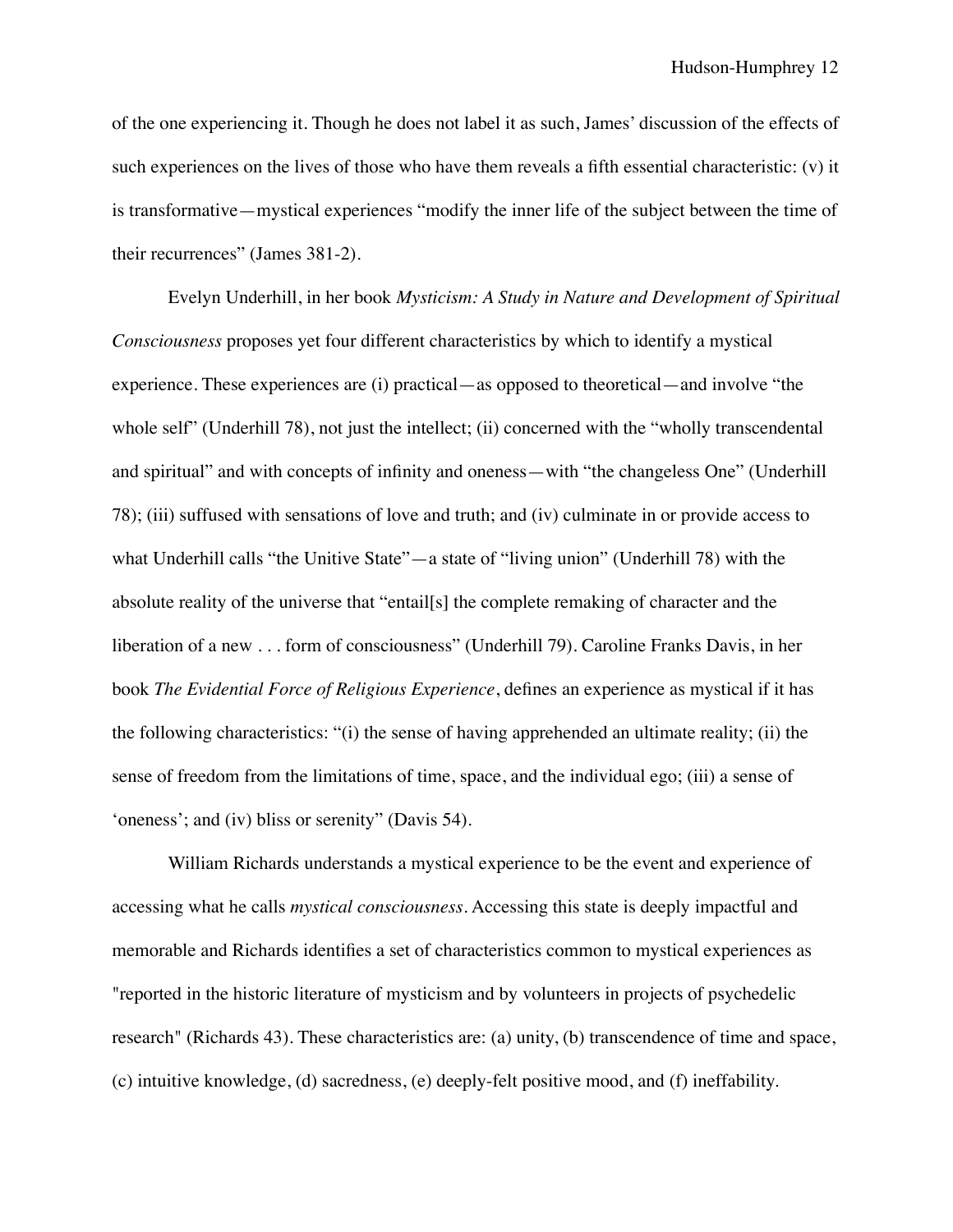Richards names this mystical consciousness in various religions: "*samadhi* in Hinduism, *nirvana* in Buddhism, *sekhel mufla* in Judaism, *the beatific vision* in Christianity, *baqá wa faná* in Islam, and *wu wei* in Taoism" (Richards 10). For those familiar with any of these traditional concepts, the parallel may be helpful in understanding the type of experience we are talking about. This is not to claim that unitive mystical experiences are equivalent to these states; there are likely many salient differences. Unitive mystical experiences, however, are not confined to any particular religion and are very compatible with these concepts. Further scholarship is needed to endorse or reject the conflation of unitive mystical experiences with these religious states.

*The Oxford English Dictionary* defines *mystical theology* as "belief in the possibility of union with or absorption into God by means of contemplation and self-surrender; belief in or devotion to the spiritual apprehension of truths inaccessible to the intellect." From this, we can derive two definitional characteristics of mystical experience: (i) the experience of union and (ii) the reception of intellectually-inaccessible truths.

In addition to our initial narrowing-down of the subject to *unitive* mystical experiences experiences that provide access to Underhill's "Unitive State"—some other characteristic criteria are needed to rightly categorize experiences as *mystical*. Taking selectively from the proposed criteria above, mystical experiences:

(1) have content and/or personal impact or meaning that prove difficult to adequately describe using words,

(2) impart knowledge onto the experiencer, especially of an experiential, *what-it's-like*  nature,

(3) involve a feeling of transcendence of everyday sensations such as those of space, time, and selfhood,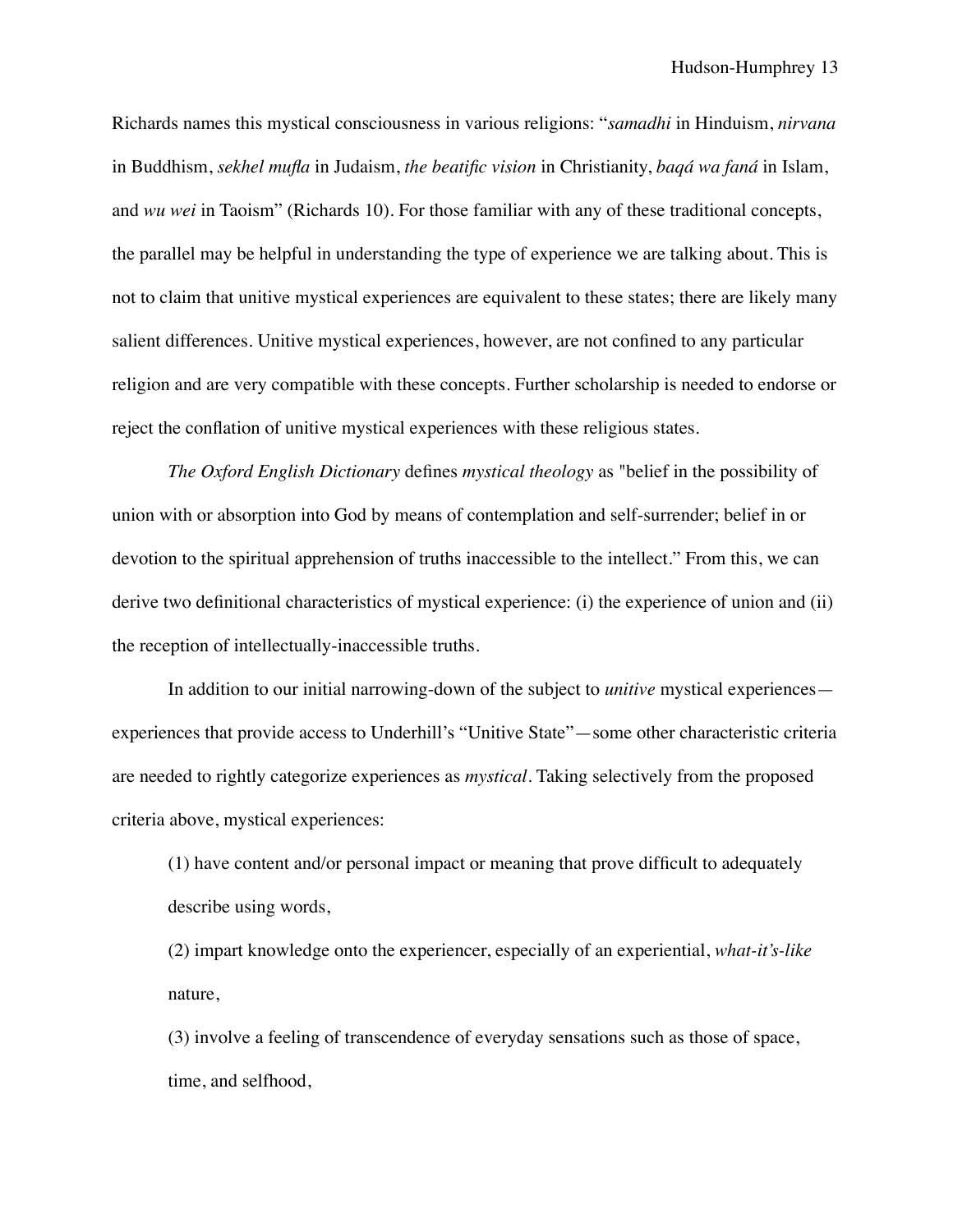(4) are transformative, in that the individual undergoes significant change of an epistemic (a change in what she knows), ontological (a change in who she is or her self-concept), or moral (a change in what she holds as good/right and how she acts) character as a result of the experience.

We will leave out the word *ineffability* as, although useful, it oversimplifies the issues of communicating what one has experienced and learned. The accounts we have surveyed show the challenge, but not necessarily the impossibility, of putting into words the nature of the experience.We will also leave out any criteria of *happiness, bliss, peace, love, or positive mood*, as these are not necessary for our purposes, nor essential to the nature of a mystical experience. Unitive experiences that meet the four criteria above might nonetheless engender feelings of fear, loneliness, or something equally uncomfortable, and they are not less mystical for this. Thus, to abbreviate, the mystical experiences we will consider here: (1) are unitive, (2) prove difficult to put into words, (3) impart knowledge, (4) transcend everyday sensations, and (5) are transformative.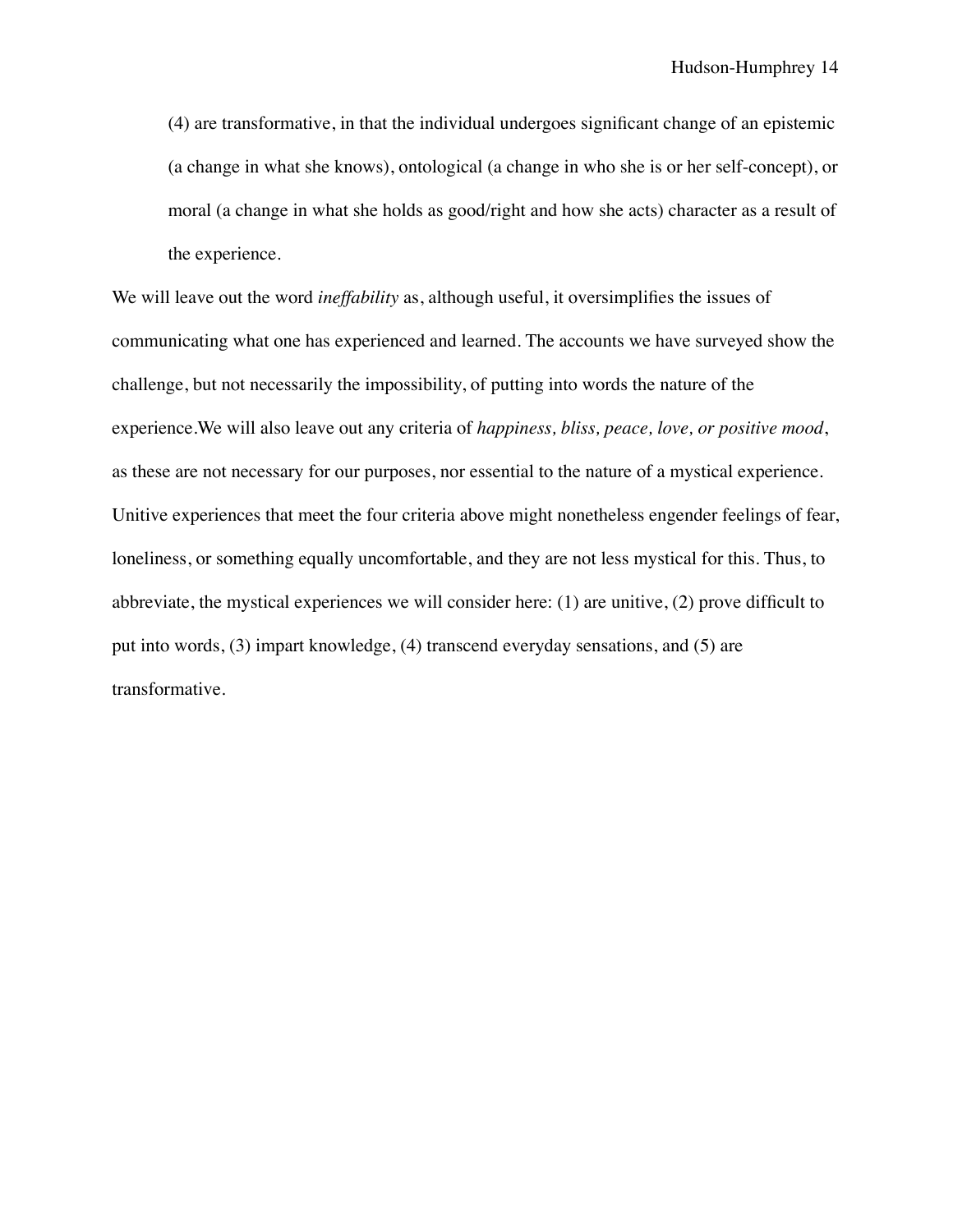### Section II: Mystical Knowledge

Having clarified in the previous section what sort of experience we are talking about, we are now concerned with what sort of things the mystic can accurately be said to have *learned* from such an experience. We will not concern ourselves with those who say that there is no possibility at all of knowledge being gained through a mystical experience. We start from the assumption that mystical experiences can be knowledge-producers to the person who has them. In this paper, we seek only to characterize this knowledge, determine what forms it may take, and discover what implications it might have for how we understand and communicate about mystical experience.

<span id="page-16-1"></span>For now, to begin considering mystical experiences as producers of knowledge, we can revisit the "low-grade" mystical experience that we borrowed from James and introduced in Section $I<sup>1</sup>$  $I<sup>1</sup>$  $I<sup>1</sup>$  Recall that in this example, in a spontaneous visceral flash, the meaning of a phrase or saying is suddenly understood by the subject, despite her having heard the saying many times before. It seems that, although she knew the content of the saying already, the experience of some deepened understanding of the saying brought her a different kind of knowledge about the content than she had before. To understand this potentially different kind of knowledge, let us first try to describe the knowledge that the subject has before the experience.

Before the potentially knowledge-deepening experience, the subject knows the saying well. She has heard it many times before and is familiar with and understands its content. As a placeholder for this saying, we might use the example: "the grass is always greener on the other side of the fence." Before the experience, the subject knows that the grass is always greener on

<span id="page-16-0"></span> $1$  To be clear, this sort of experience is not a mystical one under the conception we have been working with. We have called it a "low-grade" mystical experience only to point out certain phenomenal parallels between it and a full-fledged mystical experience.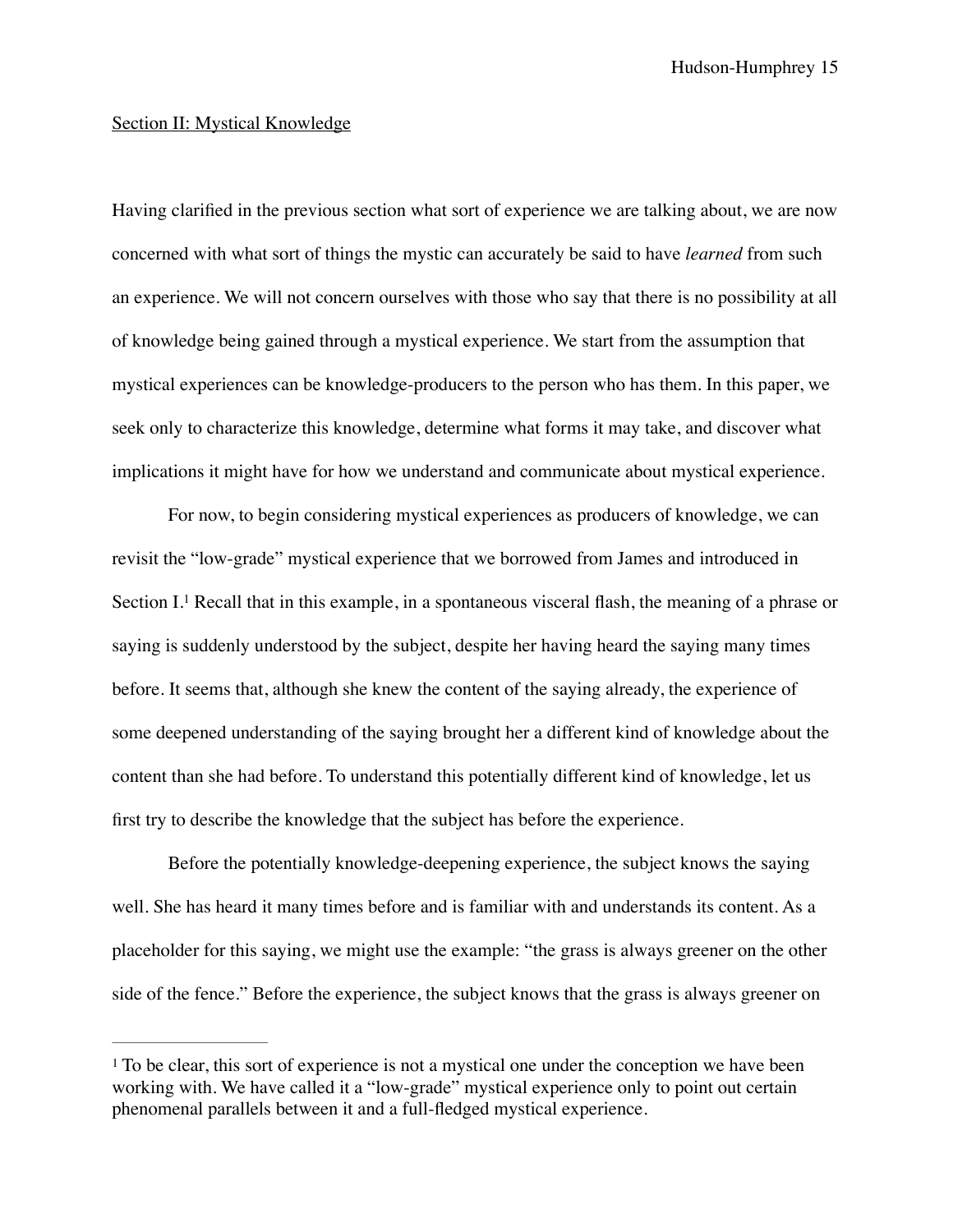the other side, and knows that this is a metaphor that means one always desires what one does not have, always thinks someone else's life is better than one's own, simply in virtue of its being someone else's. This seems to be a complete knowledge and understanding of this saying. If asked to, we can imagine that the subject would be perfectly capable of relating the saying to another person, explaining its meaning, and describing a real-life situation that would exemplify the maxim. Yet, in this hypothetical experience, the subject suddenly has an "Aha!" moment in which some deeper knowledge or understanding of the saying dawns upon her.

What would account for this deepening of knowledge? We can imagine two possibilities. First, the subject has never before had an experience that exemplifies the maxim herself. She understands the saying and understands how it is commonly used, and thus is perfectly able to come up with a scenario in which someone would be likely to say it. She has not, however, ever been in such a situation herself. The second possibility is that the subject has had a sayingexemplifying experience, but has never before realized it for what it was—exemplary of the saying in question.

In the first possibility, the "low-grade" mystical experience would occur when the subject first finds herself in a "grass-is-always-greener" situation. Mowing her lawn one day, she looks over to her neighbor's yard and feels irritated, thinking to herself, "I've never noticed this, but the neighbor's yard just looks so much nicer than mine." In a sudden, "Aha!" moment, she realizes that this is precisely the meaning of the grass-is-always-greener maxim. She thinks to herself, "Oh, I get it now!" She has had the experience—felt the desire or jealousy for her neighbor's yard—to which the saying refers. It is specifically this experience, the feeling of the desire or jealousy (or whatever the particular sensations might be), that is crucial to the deepening of her understanding of the saying. (For the purpose of the hypothetical, we will set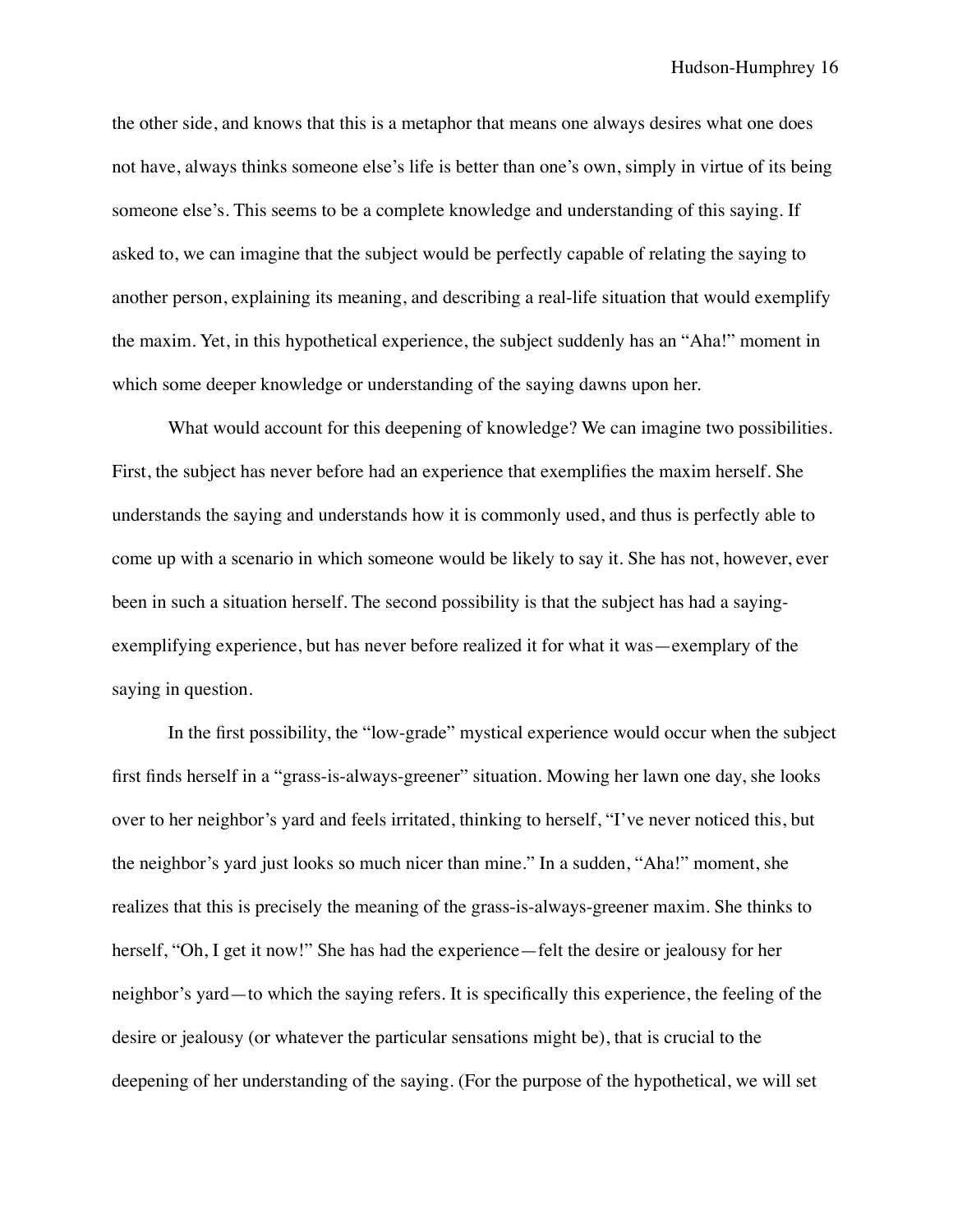aside the question of how likely it is that someone knows this saying but has not experienced the sort of situation or type of desire or jealousy it describes.) When she knew the saying before, she had not experienced these characteristics of its meaning. She now knows how it feels to have the experience from which the saying derives. In the second possibility, the "low-grade" mystical experience would occur when the subject finds herself in a "grass-is-always-greener" situation and connects the experience to the saying for the first time. This is practically not much different from the first possibility, but allows for the subject to have previously had the experience relevant to the saying without recognizing it as such. Thus, the subject may have looked enviously at her neighbor's yard many times before one day having the "Aha!" moment in which she connected this envious experience to the saying she knew well. (Again, the likelihood of the particulars of this hypothetical need not concern us.)

In either possibility, it seems that a relevant experience brought the subject a certain kind of new knowledge about the grass-is-always greener saying. Namely, upon being in a situation to which the saying applies, the subject learns how it feels to have the experience described therein (either learns how it feels or learns how it feels *as the experience described by the saying*). Before the experience, the subject could describe the meaning of the saying and examples of its application and could even report the emotional or cognitive states that accompany the experience it describes, based on what others have told her. She could say, for example: "it is when you feel unsatisfied with your life and jealous of another person's, even though if the situations were reversed you would still be unsatisfied." But upon her actual experience of such a situation (or upon her first connection of the experience to the saying, as in the second possibility), she gains knowledge about what it is like to have those particular emotional or mental states in response to that particular type of situation as well as knowledge about the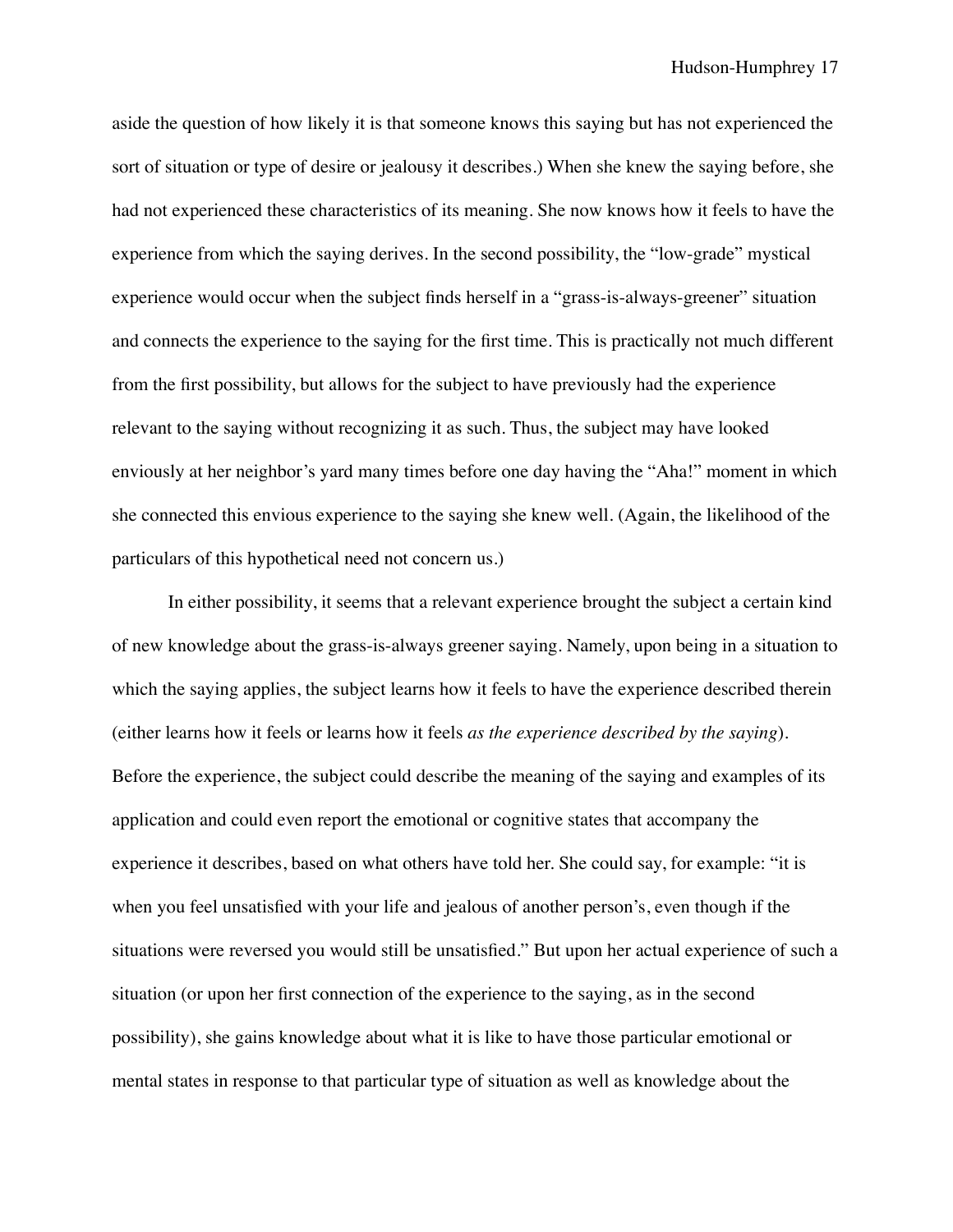connection of that maxim to said states and situation. Her knowledge of the content of the saying has not changed. As before, she can accurately convey the saying's meaning and provide an example of its application. What is different now is that she knows what the grass-being-greener experience is actually like.

This brings us to a bipartite conception of knowledge. The first is the kind of knowledge the subject can be said to have had before having the grass-being-greener experience. The second, she gains only by having the experience. The first kind is *propositional knowledge;* the second is *experiential knowledge*.

## **PROPOSITIONAL KNOWLEDGE**

Before the grass-being-greener experience, the subject has *propositional knowledge* of the maxim. She could make propositional knowledge claims that reflecting her knowledge of the saying and its meaning. When a person makes a propositional knowledge claim, she claims that she knows a certain proposition to be true. Propositional knowledge claims are claims about *knowledge-that:* she *knows that* the grass is always greener on the other side (she knows that proposition to be true); she *knows that* this saying refers to the dissatisfaction with what is one's own and jealousy for what is someone else's; she *knows that* such-and-such cognitive states usually arise in grass-being-greener situations; she *knows that* such-and-such situation is an example of this maxim.

In his 1982 paper "Epiphenomenal Qualia," Frank Jackson discusses this relationship between propositional and experiential knowledge. To elucidate the difference, he uses the example of *black-and-white Mary*: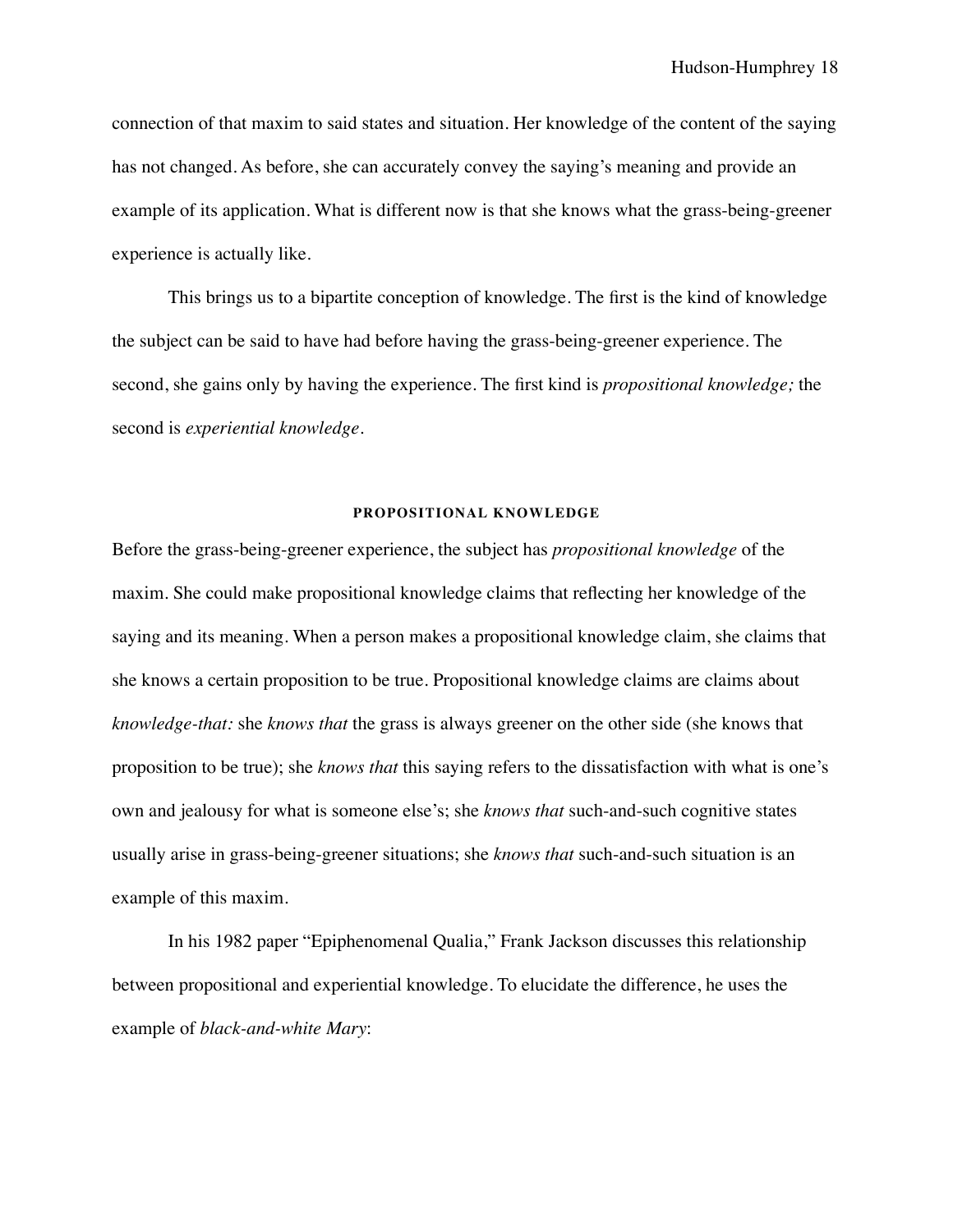Mary is a brilliant scientist who is, for whatever reason, forced to investigate the world from a black and white room *via* a black and white television monitor. She specializes in the neurophysiology of vision and acquires, let us suppose, all the physical information there is to obtain about what goes on when we see ripe tomatoes, or the sky, and use terms like 'red', 'blue', and so on. She discovers, for example, just which wavelength combinations from the sky stimulate the retina, and exactly how this produces *via* the central nervous system the contraction of the vocal chords and expulsion of air from the lungs that results in the uttering of the sentence 'The sky is blue'. . . . What will happen when Mary is released from her black and white room or is given a color television monitor? Will she *learn* anything or not? It seems just obvious that she will learn something about the world and our visual experience of it. But then it is inescapable that her previous knowledge was incomplete. (Jackson 130)

Like our subject who has not herself experienced the grass-being-greener, Mary has not seen color. Like our subject who is perfectly knowledgeable about the meaning of the saying, the type of situation to which it applies, and the cognitive states likely to arise in such a situation, Mary is perfectly knowledgeable—in fact, an expert—about which things are what color (she knows that a ripe tomato is red) and the cognitive states that arise when people see color. But neither Mary nor our subject have experienced these cognitive states arise in response to such situations themselves. Both our subject and Mary have propositional knowledge: our subject *knows that* the saying refers to such-and-such situations and cognitive states and Mary *knows that* color has such-and-such properties and produces such-and-such cognitive states in those who see it. So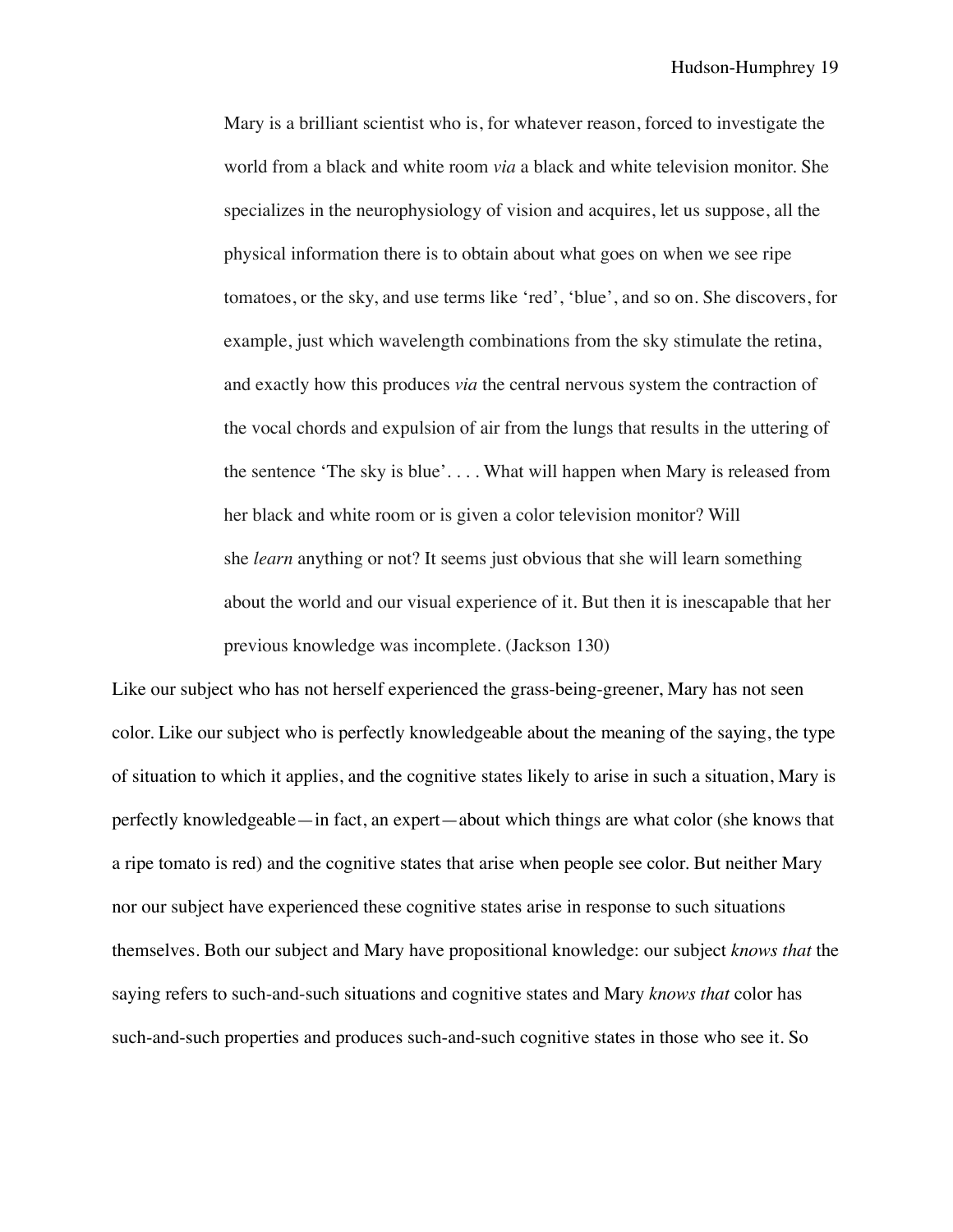what is it that both our subject and Mary—until they have the grass-being-greener or seeing color experiences—lack?

#### **EXPERIENTIAL KNOWLEDGE**

In the absence of having had the relevant experiences, Mary and our subject lack *experiential knowledge*. This is the knowledge that can be gained only by having for oneself the experience in question. Experiential knowledge is knowledge about *what-it's-like.* When our subject has the grass-being-greener experience, the full meaning of the saying suddenly dawns on her as she is able to connect the propositions with the *what-it's-like-ness* of the experience. She gains knowledge about what it's like to feel the dissatisfaction with her own things and jealousy about others' things, or whatever the cognitive or emotional states that correlate to this saying may be. She now knows the saying and its propositions *experientially.* She is now in a position to make an experiential knowledge claim: she knows what it is like for the grass to always be greener on the other side, so to speak.

As for Mary, when she steps outside of her black-and-white cell and sees color for the first time, she gains knowledge about what it's like to see color. She has the "Aha!" moment, where her propositional knowledge of color is connected to the actual experience of what seeing color is like. Like our subject, who gains a deepened understanding of what a given saying means in virtue of her experience of such a situation, Mary, too, gains a deepened understanding of what it means to see color in virtue of her experience of seeing it. She is now in a position to make an experiential knowledge claim: that she knows what it's like to see color. Both our subject and Mary started with plenty of propositional knowledge about the topic at hand, but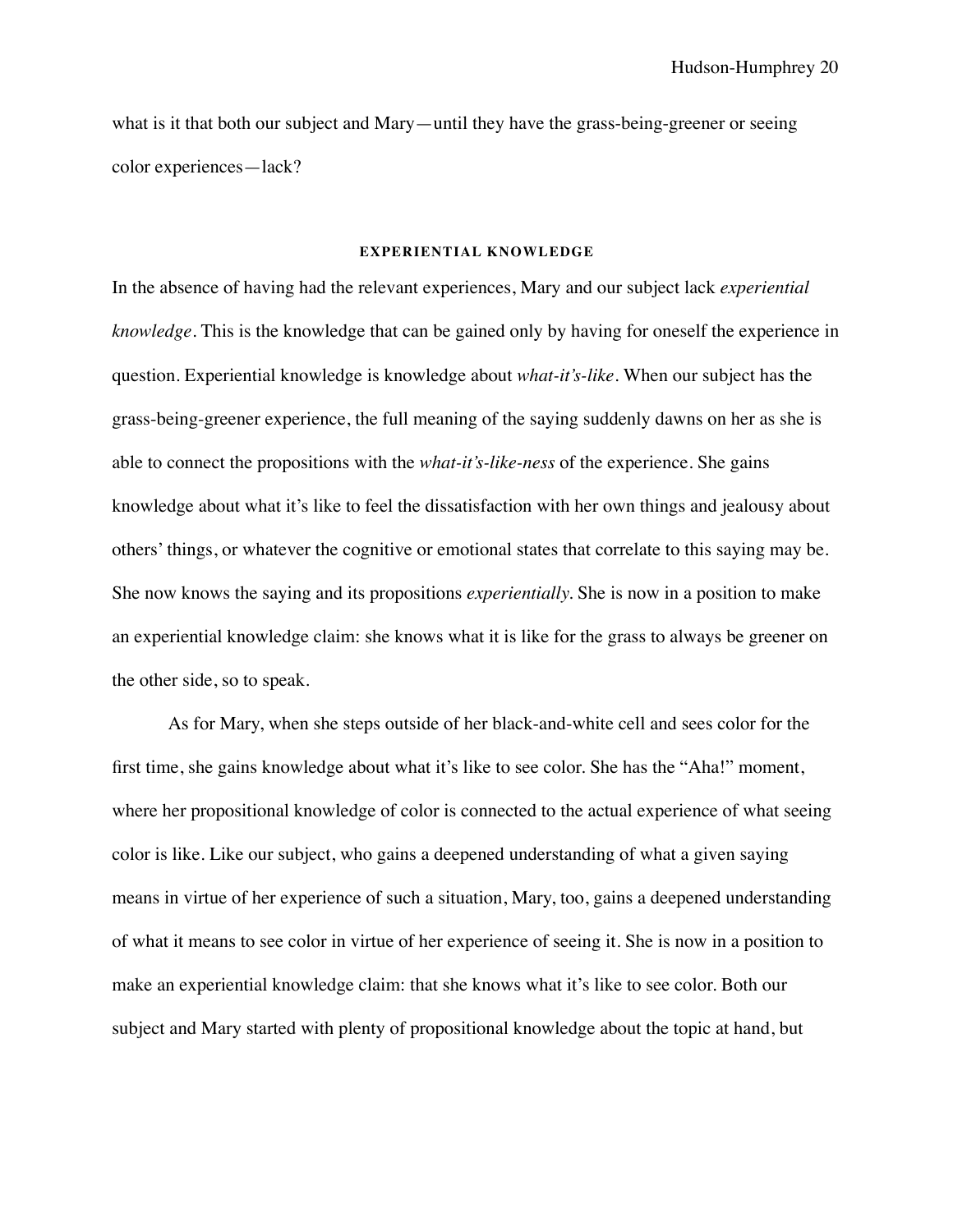were lacking key pieces of knowledge about these topics—the knowledge about what the experiences relevant to the propositions are like.

Our examples thus far suggest that there may be something distinct about this kind of knowledge, something that differentiates it from propositional knowledge. So how does experiential knowledge fit into the picture? There are a few possible conceptions of experiential knowledge. The first, articulated by Jackson, sees experiential knowledge as being distinct from propositional knowledge in that it carries with it *phenomenal information*. This phenomenal information is irreducible physical information and could not be transferred to another by any means except the having of the experience. For Jackson, to gain experiential knowledge is to gain this phenomenal information. Thus, on this account, gaining experiential knowledge is really gaining a sort of propositional knowledge, albeit a sort which cannot be fully transmitted to another through textbooks, conversation, demonstration, etc. Another possible conception is the one that has been put forth in various papers by Laurence Nemirow: that experiential knowledge is really *knowledge-how*—that one does not gain new phenomenal information but merely *abilities*. Nemirow calls this the *ability hypothesis*: that experiential knowledge consists, "not in the grasping of facts, but in the acquisition of abilities"—namely, the "ability to place oneself, at will, in a state representative of that experience" (Nemirow 475-6). Gaining experiential knowledge is really just, as David Lewis has written, gaining the "abilities to remember and to imagine"—by "remembering how it once was, you can afterward imagine such an experience" (Lewis 52).

So we have one account on which Mary, upon leaving her black and white room, gains new information—new facts about the world—that she could not have gained any other way. On the other account, Mary does not gain any new information (remember, she is an expert on all the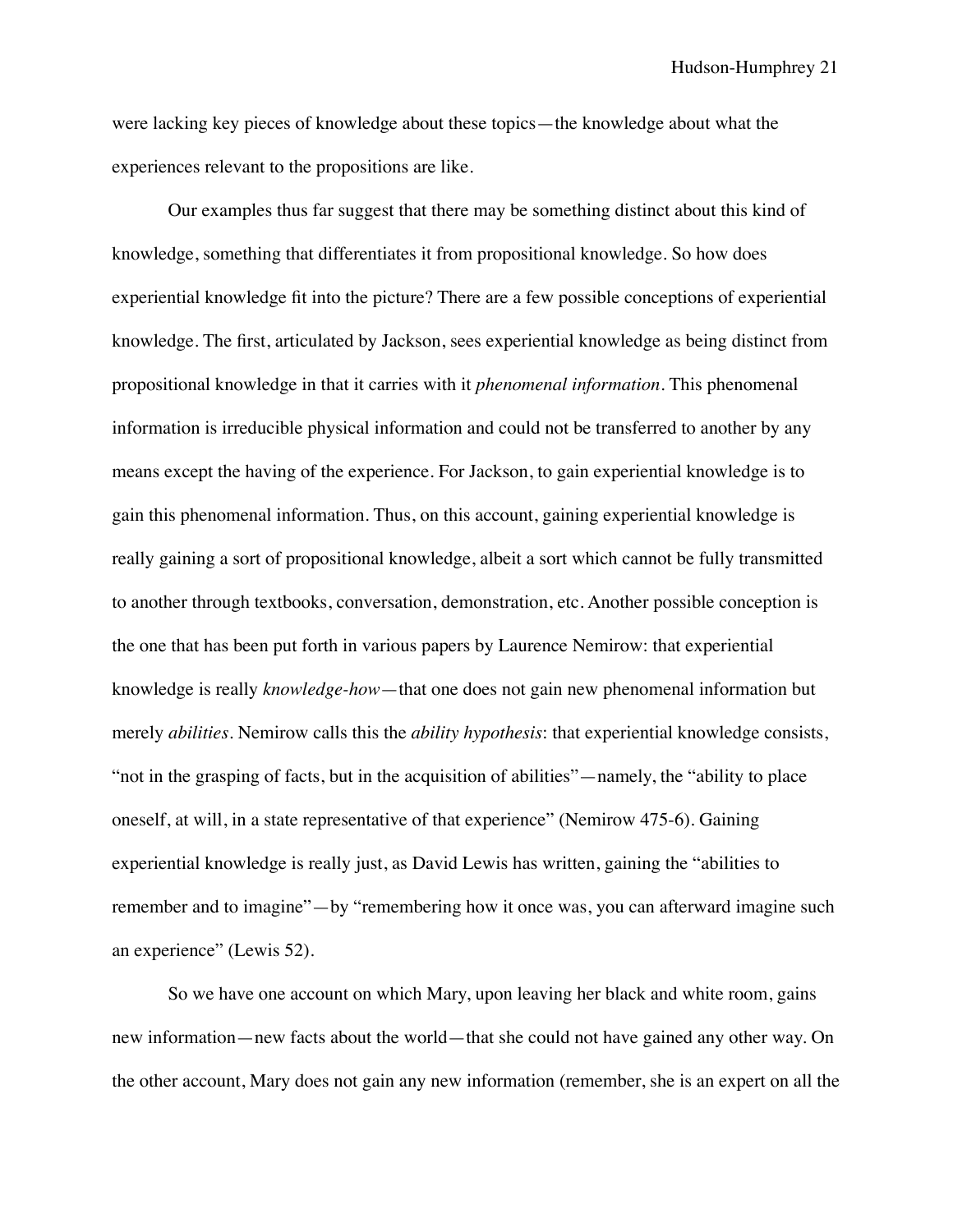physical information that seems to be available about color), but gains the abilities to remember the experience of color and imagine experiencing it again—abilities which enable her to identify red when she sees it again and to remember the redness of things she has seen before. The accounts differ in their interpretation of the nature of that which is gained by Mary leaving the room (whether it is propositional knowledge, whether new facts about the world are gained), but both agree that there is something Mary gains upon leaving that she was unable to acquire inside the black and white room. If we accept Jackson's account, experiential knowledge is a specific sort of propositional knowledge, one that endows the experiencer with new phenomenal information about the world. If we accept Nemirow's, experiential knowledge is actually ability —knowledge-how.

When someone has a unitive mystical experience, they gain experiential knowledge. This experiential knowledge either consists of newly gained phenomenal information about the unitive experience or of newly gained abilities to remember the unitive experience and imaginatively place oneself in that situation again—to imagine oneself having a unitive mystical experience even when one is not. On either picture, the experiencer gains knowledge. Thus, if we are convinced by the ability hypothesis, we need only to think of experiential knowledge as knowledge-how. If we deny that the subject of the unitive mystical experience has gained knowledge-that about what the unification of subject and object is like on the basis that such phenomenal information is not really knowledge-that, then we need only to say that the subject has gained knowledge-how: how to remember and imagine the unitive mystical experience. We will continue to refer to experiential knowledge as knowledge about what-it's-like-ness, but the skeptic about what-it's-like-ness can substitute in knowledge-how without hindering the argument. We will return in the conclusion to the ability hypothesis and its usefulness for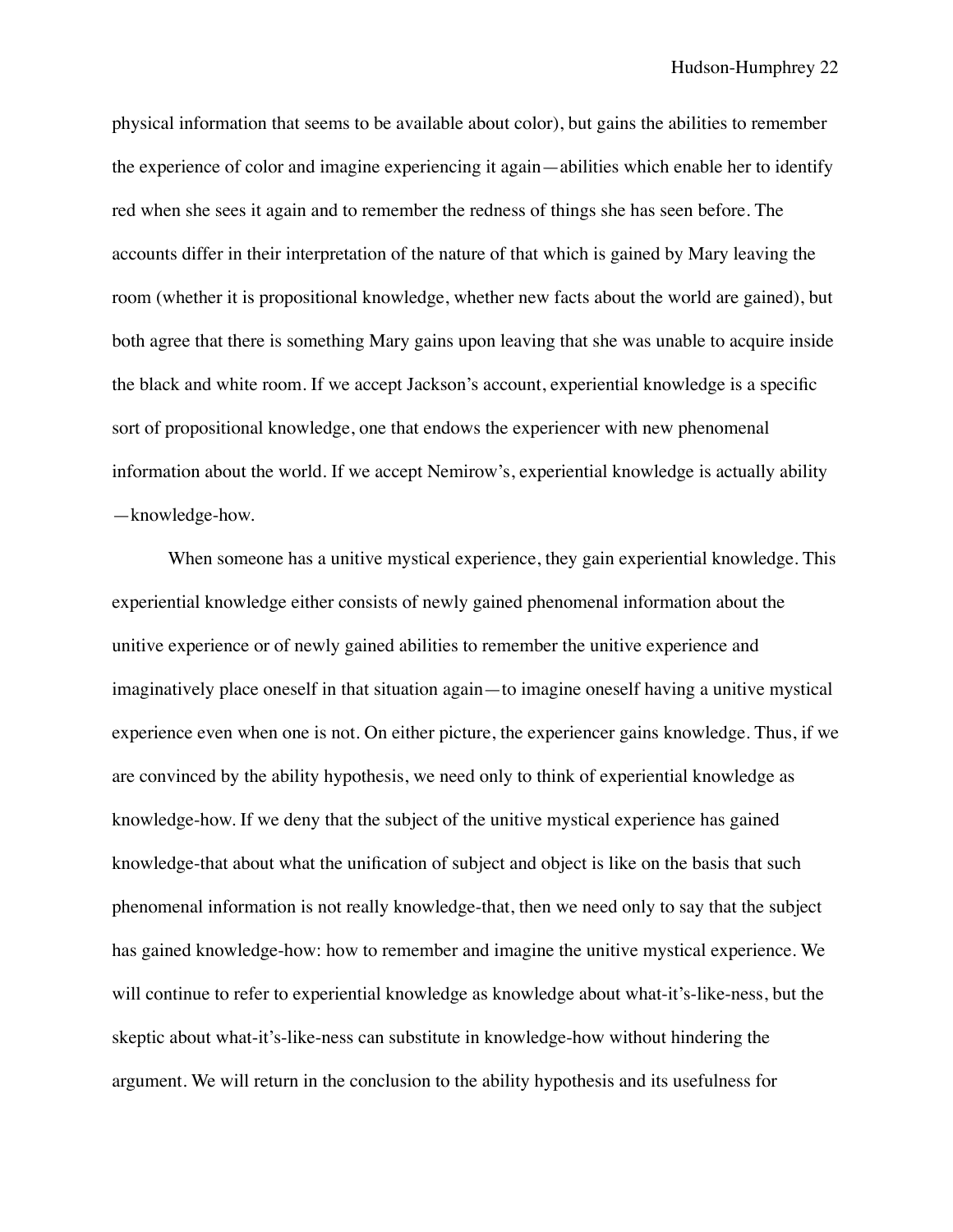thinking about mystical experiences, whether or not we accept the existence of the phenomenal information which Nemirow rejects.

#### **MYSTICAL KNOWLEDGE**

Having differentiated between propositional and experiential knowledge, we can return to the context we are concerned with—mystical experiences—and investigate how these types of knowledge function in such a context. We will focus on what we have taken to be the most important facet of the unitive mystical experience: the unification of subject and object. Let us briefly look back to some of the accounts of mystical experiences we have surveyed, highlighting the parts that exemplify the breakdown in the divisions between subject and object that usually make up the world as we know it.

From our first account, taken from Richards' *Sacred Knowledg*e, the anonymous experiencer reports that they lost the sense of themself as a subject viewing an external object: "I had a sense of losing my observer. I no longer witnessed the images. I was becoming them." Instead, they *became* the object—it was no longer external to their sense of self. They similarly report losing the usual differentiation between self and other, between who is "me" and "notme": "I am seeing myself in everybody, and everybody in myself." They go on to report an even farther-reaching unification: "I felt I was being breathed through or played like an instrument. . . . I got that every part of all of us is sacred. There is no speck in the cosmos which is apart from this breath" (Richards 62). From our second account, taken from James' *Varieties*, Symonds reports the falling-away of his sense of himself as a subject separate from the rest of the world, experiencing the "obliteration of space, time, sensation, and the multitudinous factors of experience which seem to qualify what we are pleased to call our Self." Describing the loss of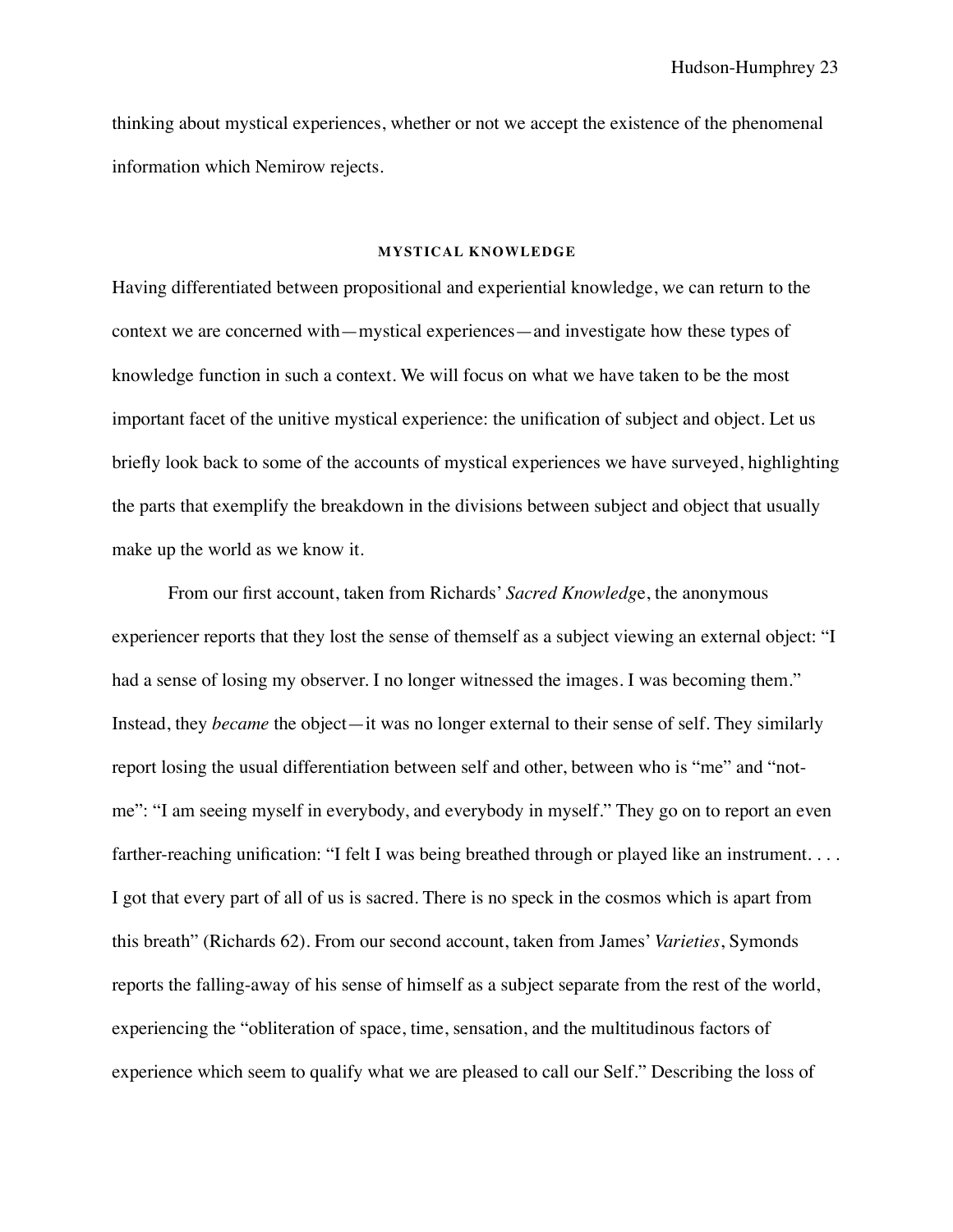this discernment between subject and object, and between objects themselves, he reports that "[t]he universe became without form and void of content" (James 385-6). The universe was undifferentiated—unified. In our third account, also taken from James, von Meysenbug explains the unification of subject and object as an experience of prayer, defining prayer as "return[ing] from the solitude of individuation into the consciousness of unity with all that is . . . ." She reports how distinctions between external objects broke down, with her surroundings melting together into a unified, harmonious whole: "Earth, heaven, and sea resounded as in one vast world-encircling harmony. It was as if the chorus of all the great who had ever lived were about me. I felt myself one with them . . ." (James 395). In our fourth account, taken from the Mystical Experience Registry, the anonymous experiencer reports this breakdown of the differentiated world as "a rushing feeling, . . . being transported out to the limits of the [atmosphere] . . . into the oneness of the universe" and describes how "everything around me was flowing through me and I was flowing through everything." On the the lack of separation between herself and external objects, she reports: "I would reach out and touch a rock and the rock was me and I was the rock. I could hear its secrets and see the things that it had seen."

What sort of knowledge claims can be extracted from these accounts? The main propositional knowledge claim produced by these mystical experiences seems to be something like: "the division between subject and object is not inherently real or fixed, but mutable." Each account displays how, during the mystical experience, the world ceased to exist as it typically does—ceased to exist as divided into "me" and "not-me" or "self" and "other." rather, the things that were "other" became indistinguishable from "self," and vice versa. the subjects claim to have gained knowledge that the world is not inherently differentiated, but perhaps only seems so contingent on a certain mutable awareness which divides the world into self and other.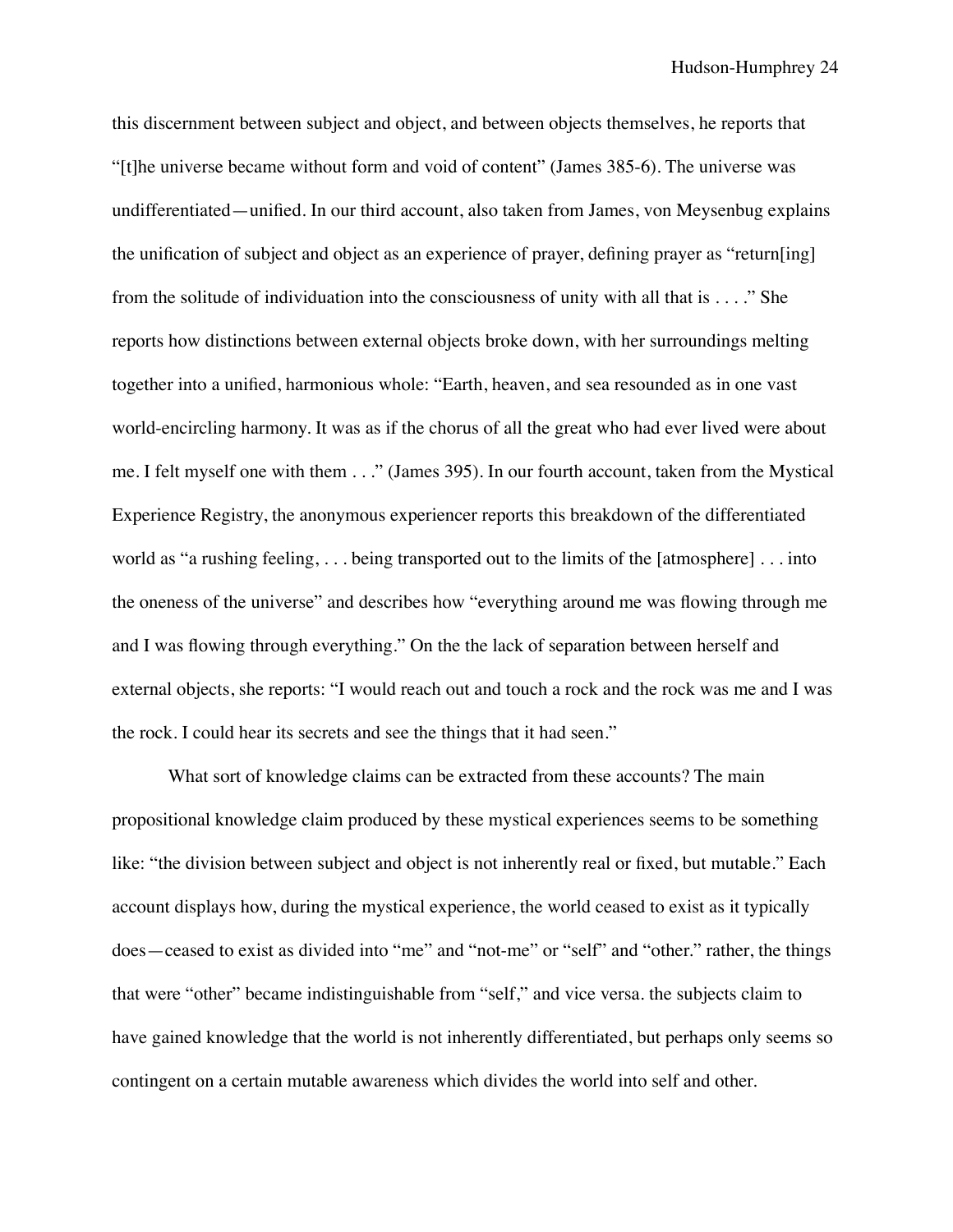We can see now why the differentiation between propositional and experiential knowledge was an important one, for the accounts of these mystical experiences do not only present us with propositional knowledge claims. When the subject says "I would reach out and touch a rock and the rock was me and I was the rock," she is not merely making a propositional claim about the reality of the world—she is also making an experiential knowledge claim. She has not only gained *knowledge-that* about the world (*that* it is not inherently differentiated), but also knowledge about *what something is like* (what it's like to experience the unification of subject and object). The subjects whose reports we have read have learned something over and above the fact that the usual divisions between subject and object are mutable and contingent. They have learned from their mystical experiences what it's like to be undifferentiated from the world around them, what it's like to lose their distinct, separate self-ness. Whereas anyone could have the propositional knowledge about the mutable divisions between self and other (whether one has had a unitive mystical experience or not), only the person who has had the experience herself can gain the experiential knowledge.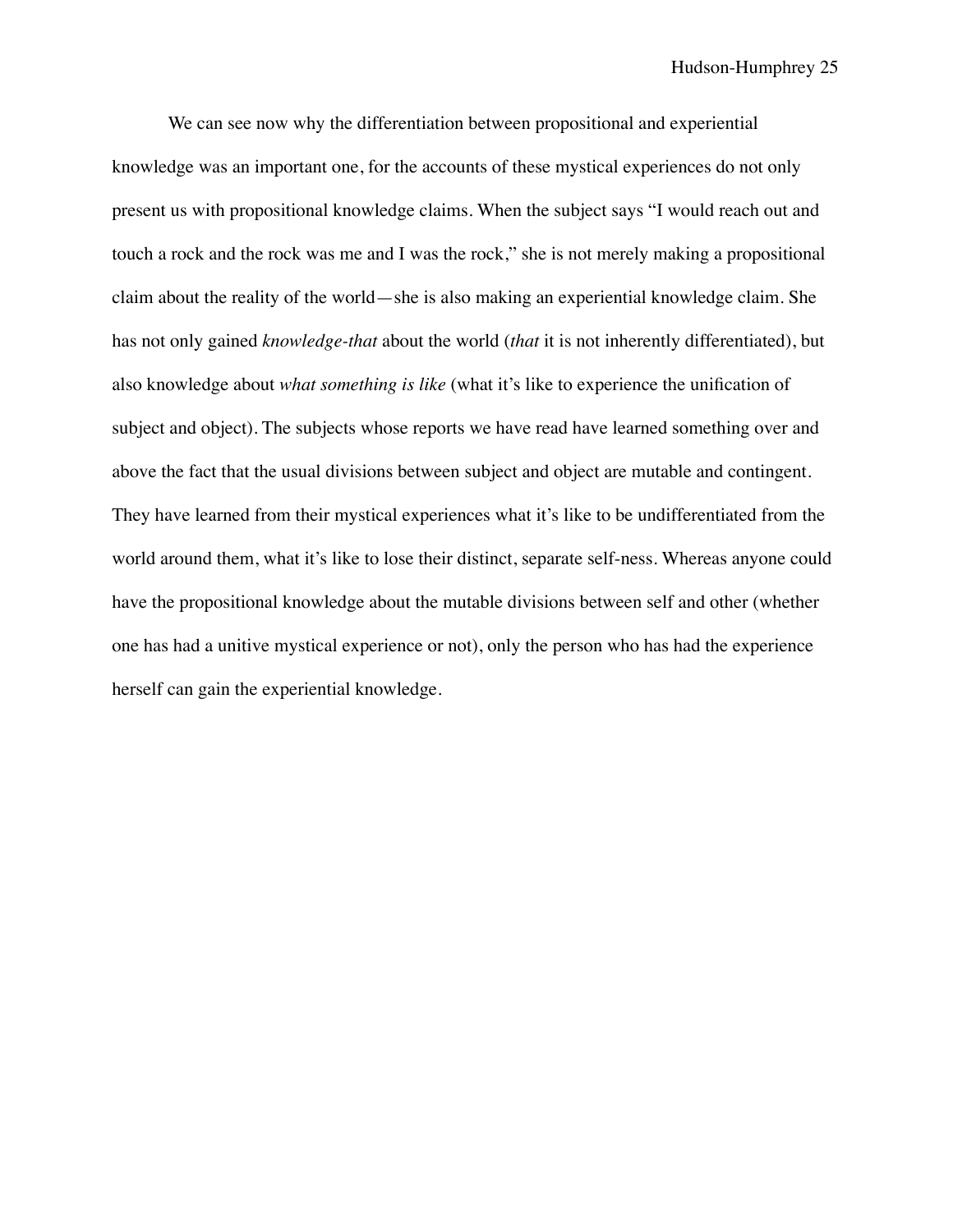### Section III: Epistemic Wrongs and Injustices

Thus far, we have provided examples and constructed a loose definition of mystical experiences. We have also differentiated between two forms of knowledge—propositional and experiential and examined the presence of both in our mystical experience reports. Why have we examined mystical experiences in this way? Of what use is our bipartite understanding of the knowledge gained from mystical experiences? Why are we focusing on mystical experiences, specifically, and not just experiential knowledge of any and all sorts?

Knowledge does not exist in isolation. We do not each live in sectioned-off epistemic worlds, each with our own solitary knowledge. Rather, we want to and do—with varying levels of success—share our knowledge with others and receive the knowledge they have. An account of a mystical experience is not simply an amalgamation of words in a vacuum. It is a testimony, an attempt to share knowledge with the reader or listener. And in these attempts to share, the knowledge gained in unitive mystical experiences faces particular challenges and roadblocks. It is these particular epistemic challenges which we will now turn to in our discussion of mystical experiences.

We will start with the epistemic hurdles that a person providing an account of her mystical experience faces. Let's turn away from the specifics of the accounts we have surveyed and start from a clear, hypothetical testimony. Mystical Mary has had a unitive mystical experience of the sort in which we are interested. She wants to tell her friend about her experience. She says to him: "I had this experience while I was deep in meditation—suddenly I had completely lost any usual sense of myself! I didn't know who I was and I couldn't differentiate between what was "me" and what was "not-me." It was like everything was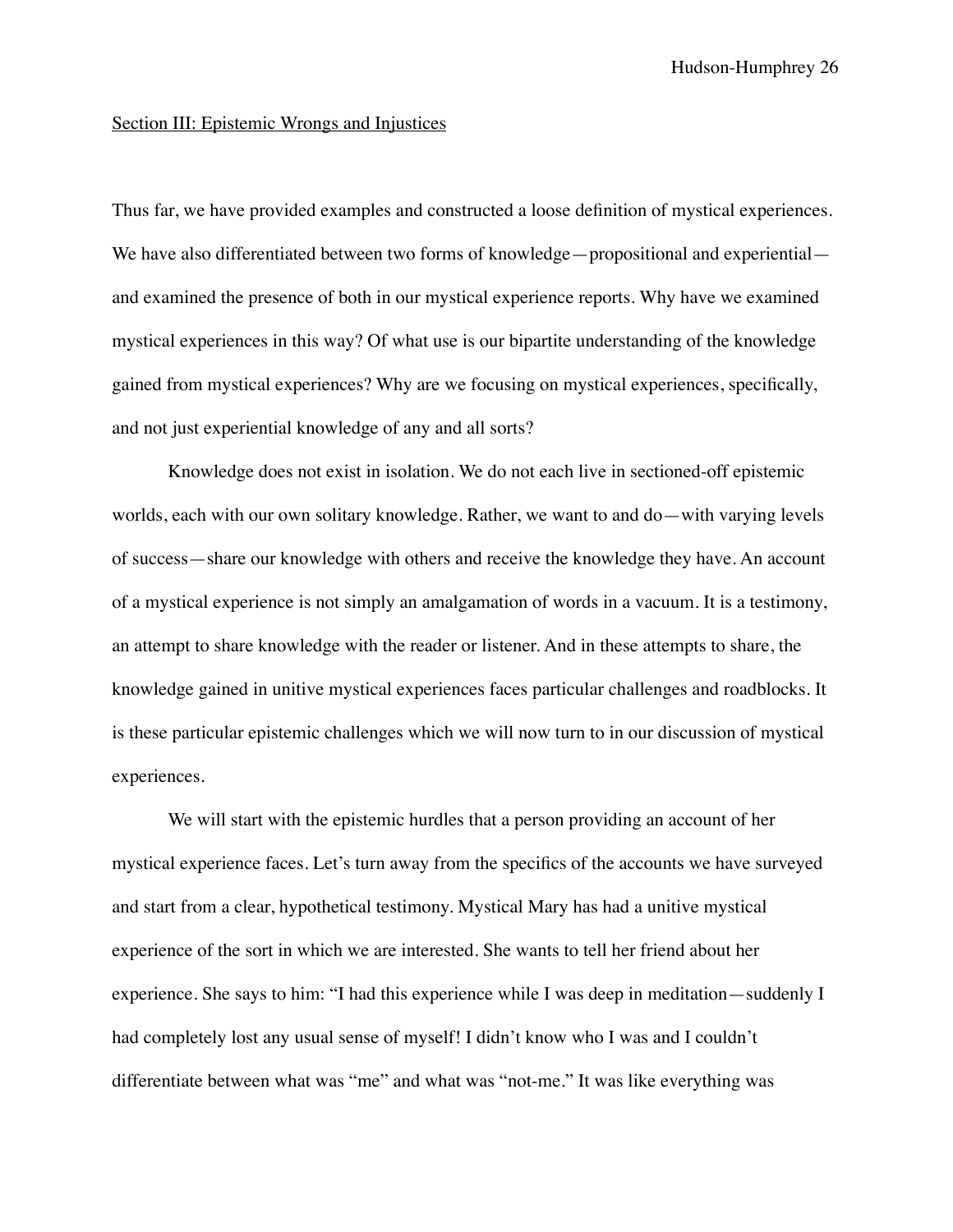merging with and flowing into everything else and "I" was just part of that flow. I could identify with other objects and people in a way I have only ever identified with myself—I literally did not understand myself as anything separate from them. It made me realize that the division between subject and object is not fixed, not inherent, but is in fact contingent and mutable."

This represents a testimony, Mary's attempt to share her knowledge with her friend. She is sharing the propositional knowledge claim that the division between subject and object is not fixed and the experiential knowledge claim about what that is like. We can imagine a few possible responses to this testimony, each representing a different level of uptake on the part of the hearer.

## **EPISTEMIC UPTAKE**

First—full uptake. We are not considering gaining the experiential knowledge to be a requirement for "full uptake," as we have already established that such knowledge is gained only by the experience itself and cannot be fully transmitted to another through testimonial exchange. Thus, full uptake could occur in a hearer who has had a mystical experience himself or one who has not. Having had a unitive mystical experience himself, the hearer might understand and appreciate the account and relate it to his own experience. This hearer already had the propositional and experiential knowledge. For the hearer who has not had a mystical experience, but still achieves full uptake of Mary's testimony, we can imagine that the hearer listens carefully to Mary, hears and takes seriously the two types of knowledge claims Mary makes, and accepts these knowledge claims, integrating them into his own knowledge about the world. This hearer did not have the propositional or experiential knowledge beforehand and did not realize that there was any other way to experience the world other than divided into self and other. Upon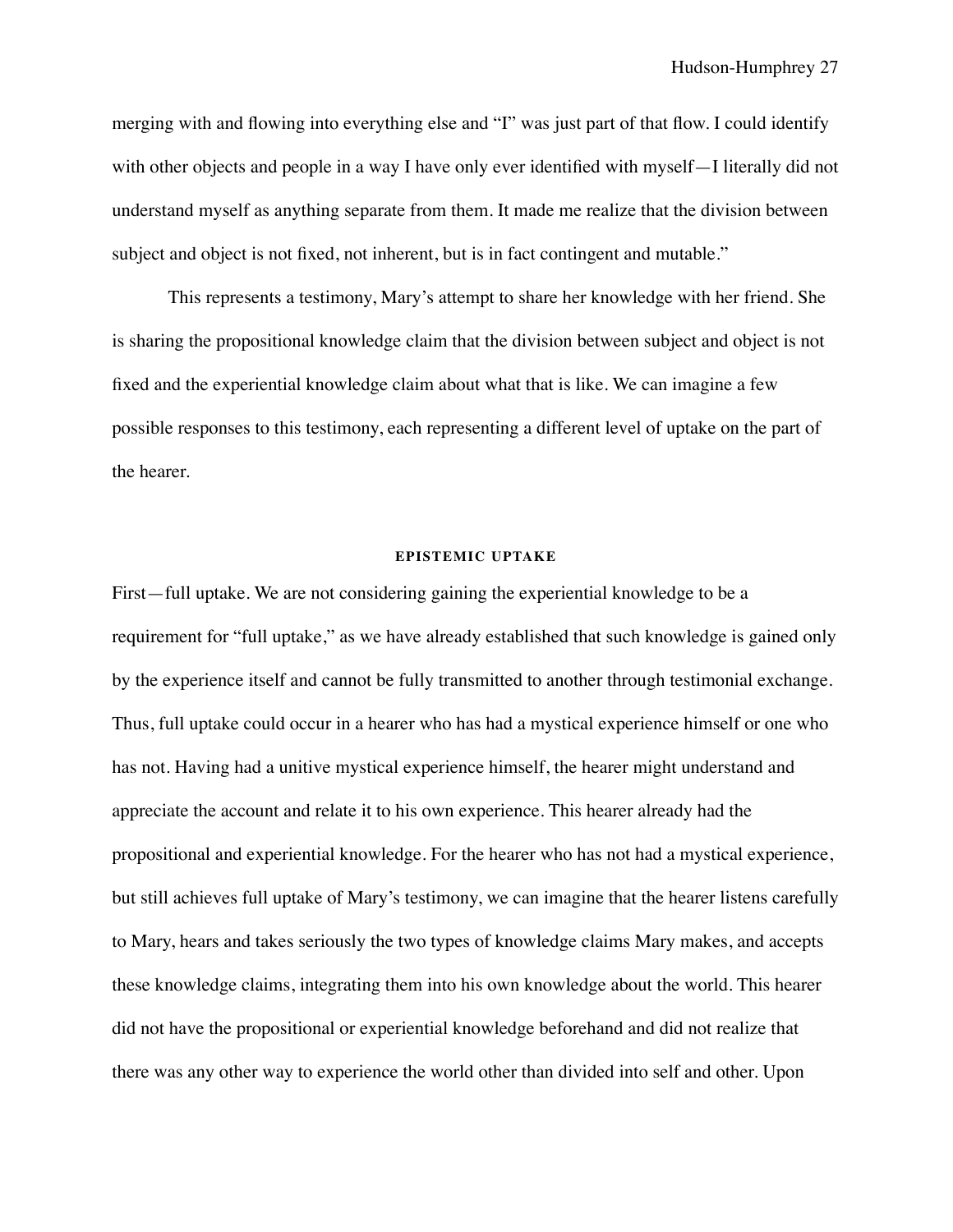receiving Mary's testimony, this hearer gains the propositional knowledge Mary puts forth and hears and thinks carefully about the experiential knowledge Mary has gained, though this hearer himself does not gain this knowledge (as he could not without having such an experience himself). He is moved to consider the possibility that the world divided into self and other is not an immutable reality.

Second—partial uptake. Here, we can imagine a hearer who, upon receiving Mary's testimony, understands her to be making a propositional knowledge claim about the ways of perceiving and experiencing the world. The hearer uptakes this knowledge, accepting that the world divided into self and other is not a fixed reality. But we can imagine, perhaps, that this hearer fails to understand that Mary is also making an experiential knowledge claim. He accepts her proposition, but does not imagine that there is any sort of additional knowledge that Mary has gained from her mystical experience. He does not realize that Mary has gained experiential knowledge: thus the hearer either (on Lewis' account of experiential knowledge) fails to appreciate the abilities Mary has gained and thus her status as a *knower-how* in this regard, or (on Jackson's account) fails to appreciate the new phenomenal information about what-it's-like to have such an experience that Mary has gained.

Third—little or no uptake. In this case, Mary is confronted with a hearer who fails to listen to her account and does not uptake any of the knowledge claims Mary makes. One way this might happen is if the hearer literally cannot hear (or read) what Mary says—a loud truck drives by just as she gives her testimony, for example, or they speak different languages, or the words on the page are illegible. We need not concern ourselves with cases like this—they are failures of uptake which are easily understood and solved. The more interesting way is that the hearer *hears* Mary's testimony, but does not really *listen* to it. In this case, there is nothing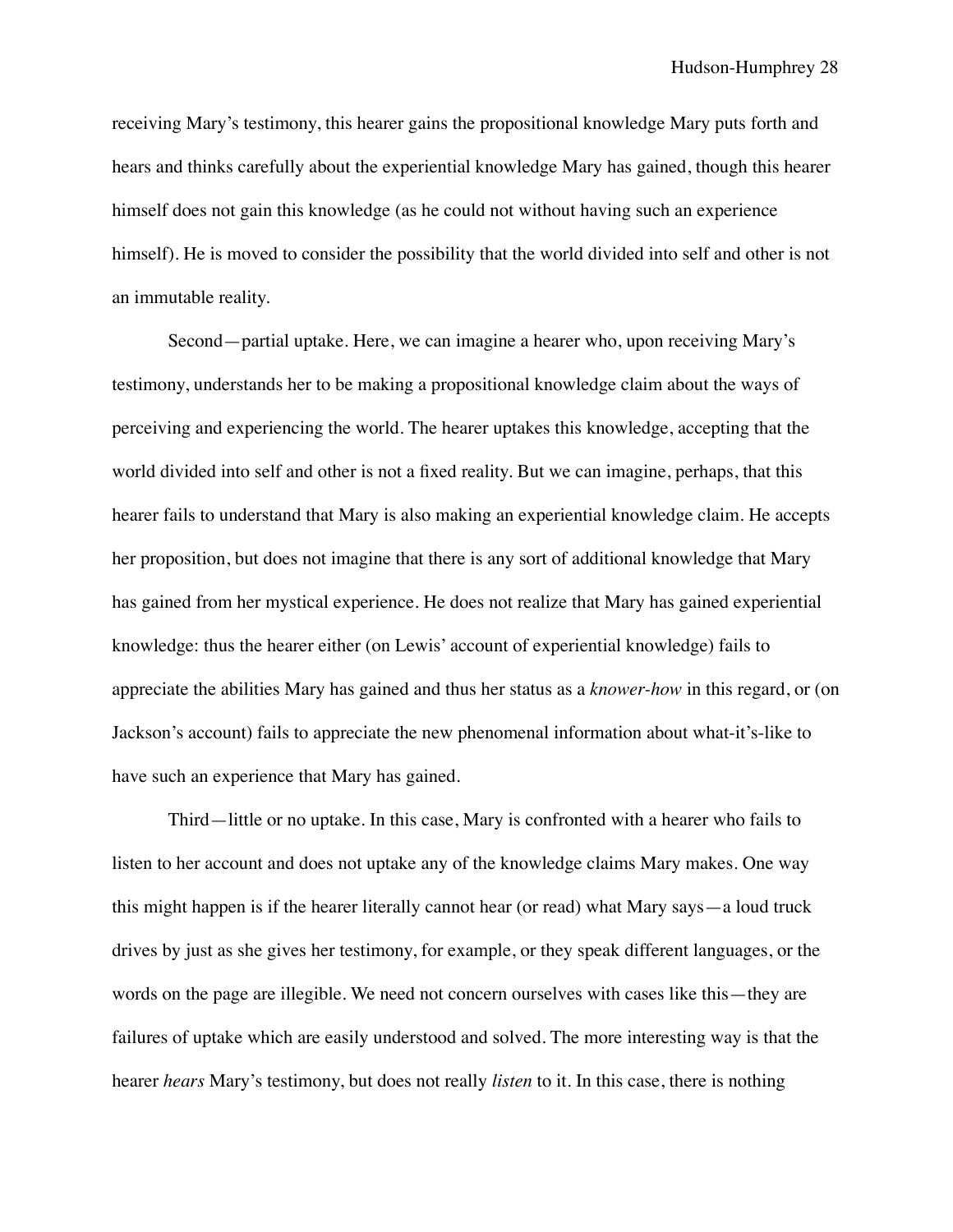physically preventing the hearer from receiving the testimony—the hearer can hear the individual words Mary is using, they are using the same language, etc. The hearer is physically capable of receiving the testimony, and is hearing the words Mary utters, but for some reason he fails to uptake any of the knowledge Mary provides.

What might account for the hearer's failure to uptake the information Mary provides in this second case, where all the necessary physical preconditions are in place? We can imagine at least two possible explanations, the second of which will be our focus. First, we can imagine a hearer who has perhaps had a bad day. His mind is on the day's events, maybe something that went particularly poorly that day. Mary is speaking to him and he nods—he is trying to listen, but his mind is elsewhere and he is not really paying attention. This is a common occurrence one does not realize one is not listening to what another is saying, but after the person has spoken, one does not recall what has been said. So it is with the hearer, who after Mary's testimony realizes he does not know what she has just told him. This clearly is not an ideal epistemic scenario—it is usually better to listen to another person when she is telling you something. In this sense, it is an *epistemic wrong*—the hearer fails to respect Mary's capacity as a knower in that testimonial exchange by not actively listening to her account. Mary's testimony was not received and the hearer misses an opportunity to gain knowledge. In this way, both participants in the exchange are worse off or shortchanged in some way.

There is another scenario—another possible reason for the failure of uptake on the part of the hearer when the mystical account is shared. Like the hearer who has had a bad day, the recipient of the account fails to actively listen to Mary's testimony. In this second scenario, however, the failure in uptake does not stem from the distraction of the hearer. Instead, it stems from a prejudice that the hearer has against Mary which causes him to dismiss or devalue the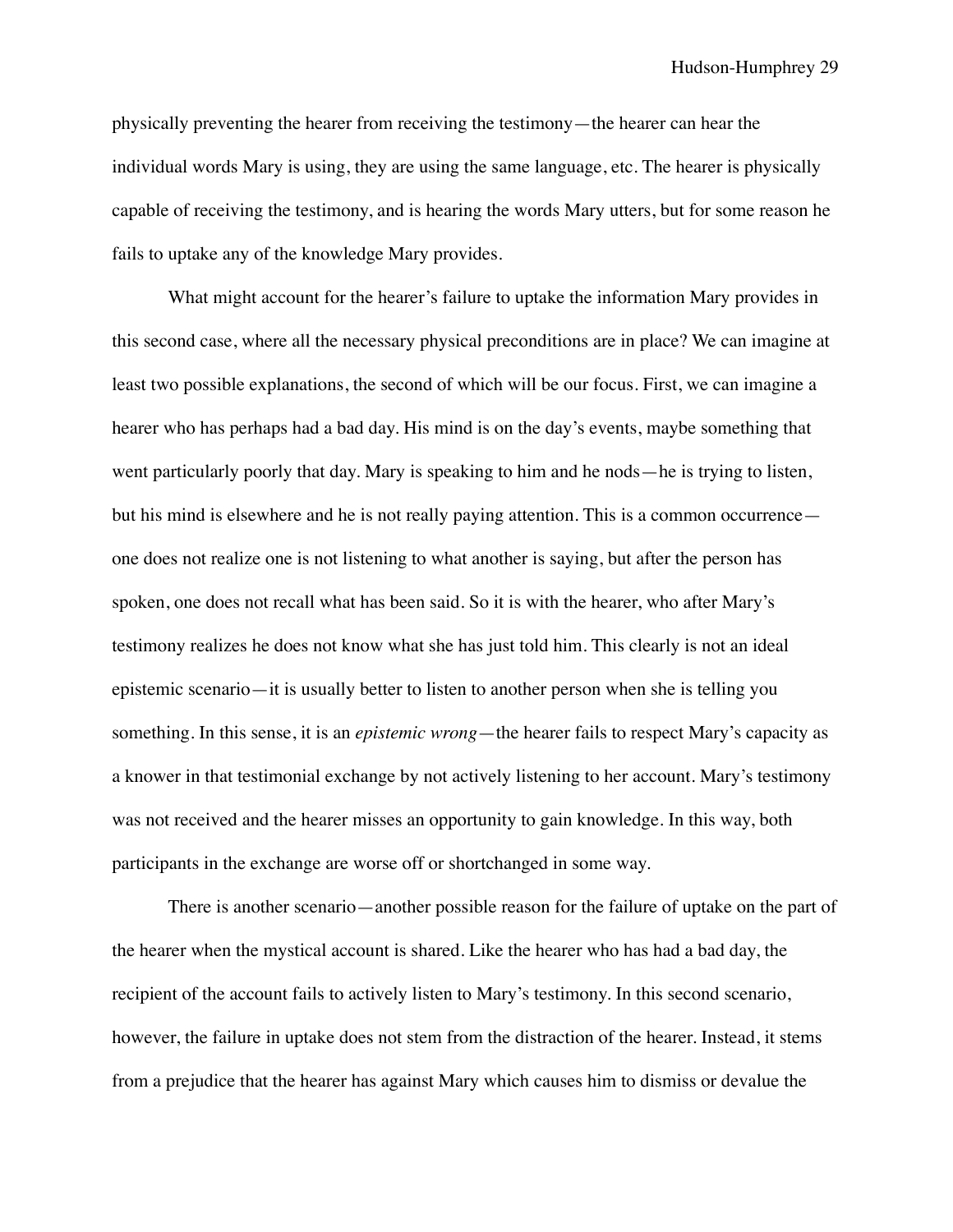<span id="page-31-1"></span>credibility of Mary's testimony. Specifically, it is a prejudice against Mary in her identity *as a mystic*. We will use this term going forward to describe anyone who has had one of these mystical experiences. There is good reason to believe that the having of such an experience is an identity-constituting characteristic: recall the "transformative" criterion in our definition in Section I. These experiences are often so transformative and life-changing that having had one of them is often enough to alter a person's behavior, values, life trajectory, and relatedly, identity or self-concept.<sup>2</sup>The prejudice against Mary as a mystic need not be an explicit one—if asked, the hearer might report harboring no negative ideas about mystics, about those who have had these types of experiences, or about these sorts of knowledge claims. Nonetheless, an implicit bias absorbed from a larger, cultural bias might be present. Especially within academia and the sciences (key epistemic sites), there has been a cultural and ideological move away from religious or spiritual knowledge based in personal experience and towards secular and scientific knowledge based in reason and objective evidence, which follows a documented decrease in religious practitioners and beliefs in the United States (Main, "Study").

Brad S. Gregory writes about this secularization and prejudice against the spiritual or religious, specifically within academia, in his paper "The Other Confessional History: On Secular Bias in the Study of Religion." He writes that the move in academia towards increasingly and exclusively secular and scientific analytic frameworks "has produced not unbiased accounts, but reductionist explanations of religious belief and practice with embedded secular biases that preclude the understanding of religious believer-practitioners" (Gregory 132). The secular assumptions and biases "are so widespread among scholars today, [that] they are not often

<span id="page-31-0"></span><sup>&</sup>lt;sup>[2](#page-31-1)</sup> Karl Keliner, for example, writes that upon leaving one of these states of unitive mystical awareness, one is "a sage, a prophet, a saint, his whole character changed, his life changed, illumined" (qtd. in James 401). Wilfred Monod describes a mystical experience that created "a profound modification of [his] nature, a new manner of [his] being" (qtd. in James 419).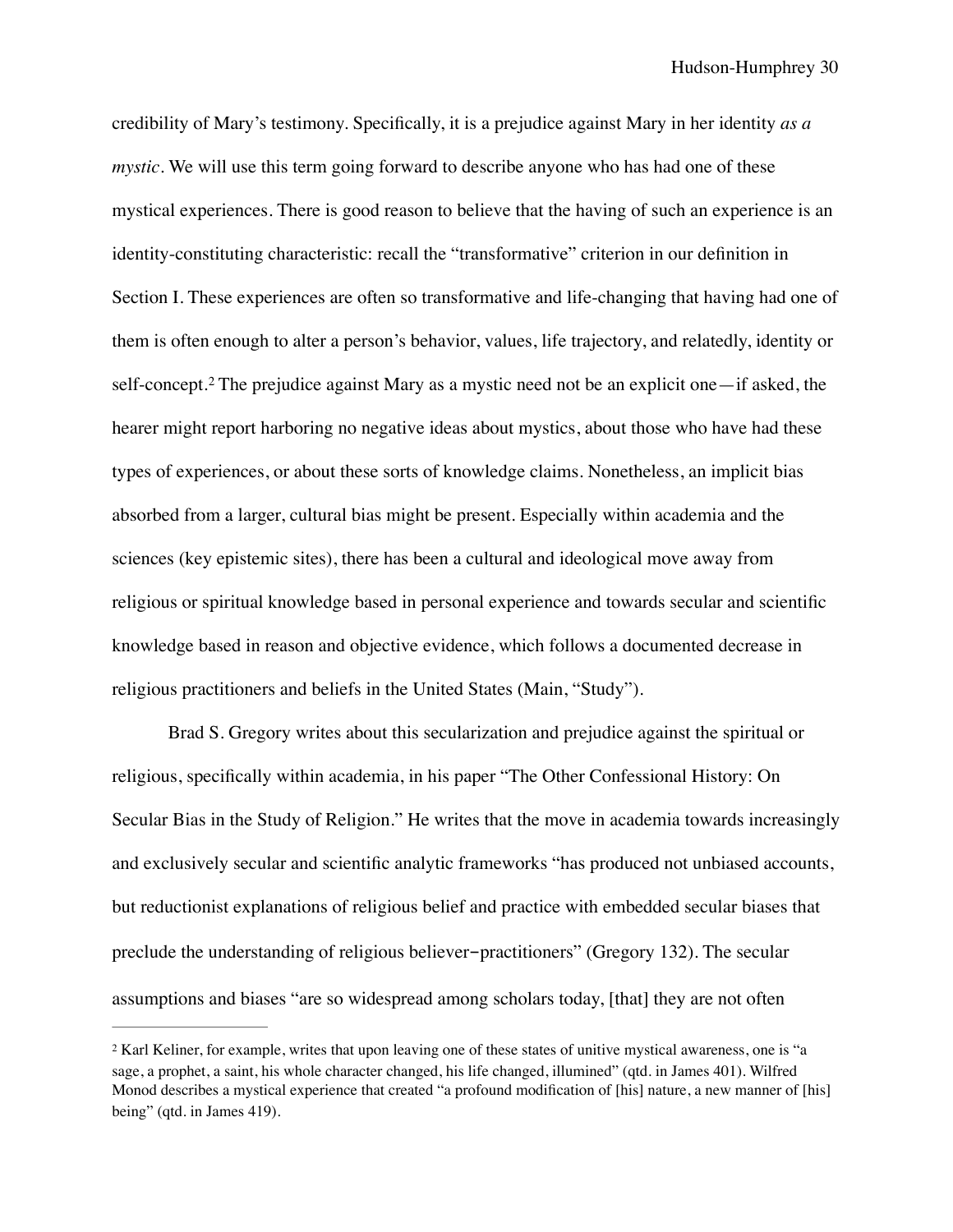explicitly articulated" (Gregory 132). He points, however, to Emile Durkheim as an early pioneer of these now-normal biases against the spiritual. Durkheim, in his *Elementary Forms of Religious Life*, discusses spiritual knowledge in terms of delusion, unintelligence, and psychopathology. About trying to study the spiritual knowledge people claim to have, he writes that "[t]o understand a delusion properly and to be able to apply the most appropriate treatment, the doctor needs to know what its point of departure was. That event is the more easily detected the nearer to its beginnings the delusion can be observed" (Durkheim 6).

Stephen G. Post writes about anti-spiritual prejudice within psychology and psychiatry in his paper "Psychiatry and Ethics: The Problematics of Respect for Religious Meanings." He discusses how various psychological literature, specifically the DSM (Diagnostic and Statistical Manual of Mental Disorders), has used the beliefs and practices of spiritual or religious people to exemplify various mental disorders associated with delusional or otherwise psychopathological thinking and behavior (Post 367). Camilla Curren, discussing anti-spiritual bias in medicine, writes about an interview with Dr. Mike Miller at Ohio State University: "[religious] belief system[s], according to Miller, . . . [have] fallen out of favor in modern society and now, according to the words of a medical student and patient at OSU, persons with a religious belief system feel they need to 'explain to others or to justify how being a person of faith is compatible with being an intelligent individual" (Curren).

Absent concrete statistical data on the scope and impact of such biases against spiritual people and their knowledge or on the conflation of spiritual knowledge with delusion or psychopathy, we cannot make any definitive claims about how detrimental these prejudices are or how often they occur. Thus, we will not attempt to portray as equivalent these prejudices and the well-documented racial and gender prejudices which affect people in big and small ways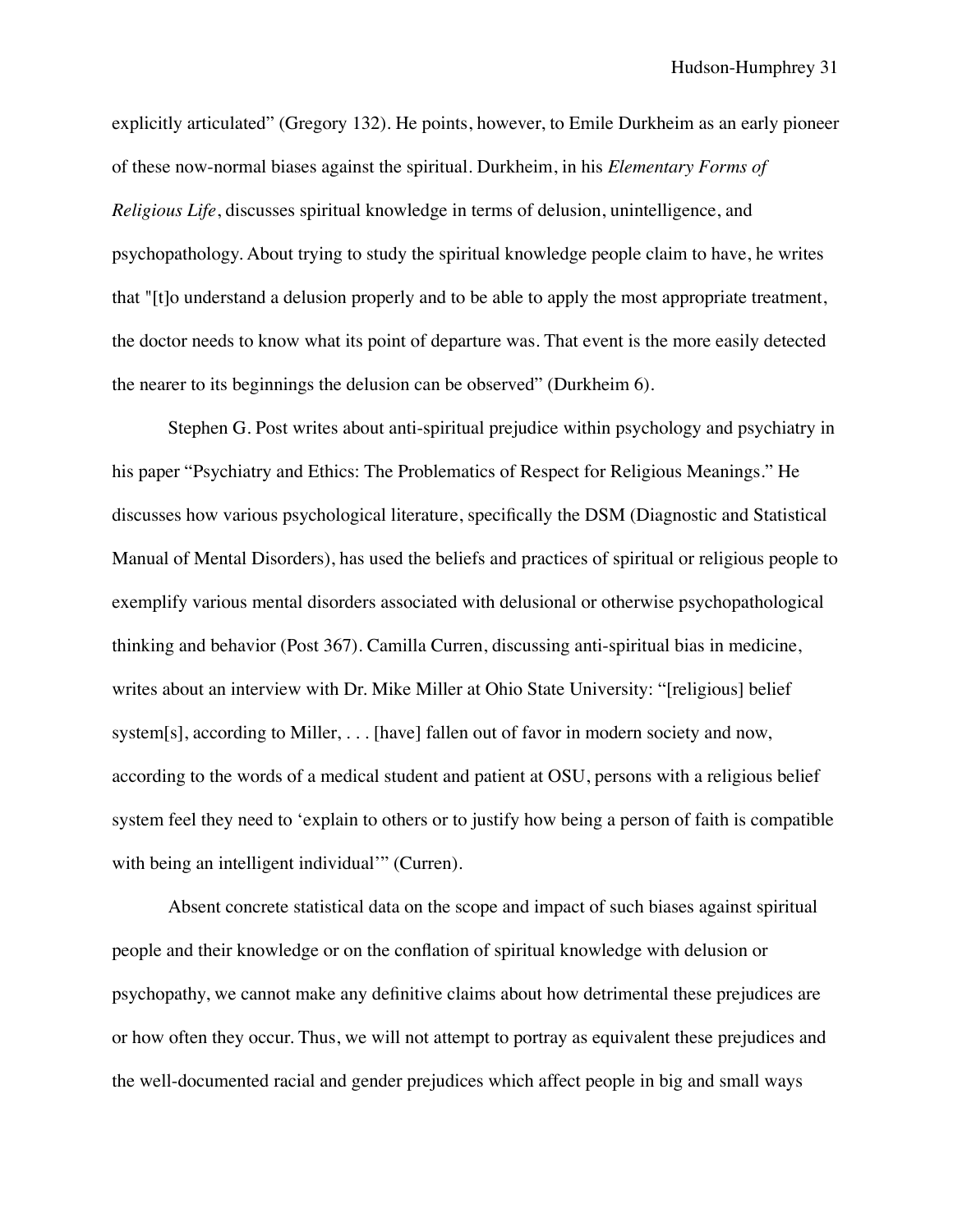every day. It is worth pointing out, however, that the lack of research on a prejudice does not mean it does not have detrimental effects on those who face it. We can see from the limited writing and examples above that a certain bias, whether implicit or explicit, may exist against people who claim spiritual knowledge, at least in some areas of modern life, especially academia and the sciences. Those who speak about their spiritual lives and beliefs or who try to share knowledge gained through spiritual experiences risk being written off as irrational, deluded, or crazy—all demarcations we have come to use as knowledge-invalidators. As was reported above, spiritual knowledge may be seen as not "compatible with being an intelligent individual." If someone is characterized as irrational, unintelligent, or deluded because of the type of knowledge they are trying to share, they are excluded from the knowledge-generating and sharing processes on that basis.

The spiritual aspect of the prejudice is also combined with a skepticism about—and perhaps even fear of—what we might call non-normative experiences of reality: experiences that most people have not had or do not have. Experiencing reality in ways that are significantly different from the currently accepted and normalized one (in this case—experiencing reality as non-dual instead of dual) or in ways that are not easily explained or interpreted is likely to (in an increasingly secular and scientific culture) yield accusations of delusion or psychopathy. We saw this in Post's discussion of anti-spiritual bias in psychology and psychiatry and the use of spiritual people and thinking as exemplars of mental disorders. Like irrationality, the accusation of psychopathy functions as an immediate delegitimization of knowledge. These two biases against spiritual and non-normative experience—act in tandem to create a prejudice against the mystic, who sits precisely at the intersection of spiritual knowledge and non-normative experience of reality, which results in the dismissal or devaluation of her credibility and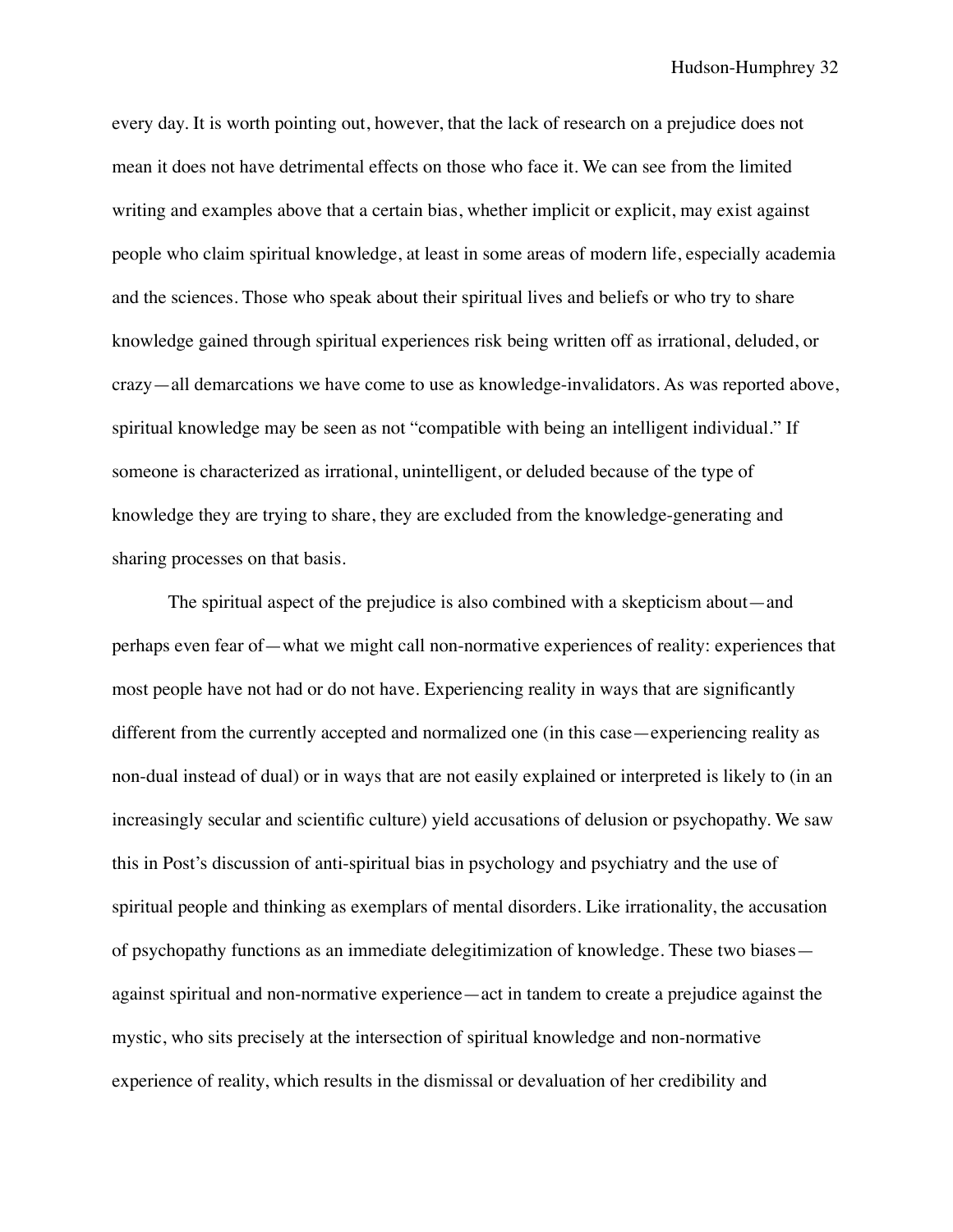knowledge. We can see how in this case, as with the first case of no uptake, an epistemic wrong is done to the mystic and the hearer misses an opportunity to gain knowledge. Are these two cases of lack of uptake, however, examples of the same sort of epistemic wrong? It seems not. This second case of failed uptake is less coincidental—it is directly related to the mystic's identity and the sort of knowledge she is sharing and the hearer's perception of this identity and knowledge.

#### **EPISTEMIC INJUSTICE**

Miranda Fricker, in her book *Epistemic Injustice: The Ethics and Power of Knowing,* introduces the concept of *epistemic injustice* to refer to a "wrong done to someone specifically in their capacity as a knower" (1), but one which results from the operation of power. She specifically discusses *identity power*, writing: "Whenever there is an operation of power that depends in some significant degree upon . . . shared imaginative conceptions of social identity, then *identity power* is at work" (14). It seems that this case of failed uptake does depend on these shared conceptions of identity—the mystic's identity, for our purposes, is constituted exactly by her position at the intersection of the biases against spiritual knowledge and non-normative experience of reality. There seems to be reason to think, then, that the dismissal or devaluation of the mystic's knowledge is an operation of this kind of identity power and thus constitutes not just an *epistemic wrong*, but an *epistemic injustice*. Accepting this, what further might we be able to say about such an injustice? Fricker focuses on two main forms of epistemic injustice: *testimonial* and *hermeneutical injustice*. How does the failed uptake of the mystic's account fit into these forms of injustice?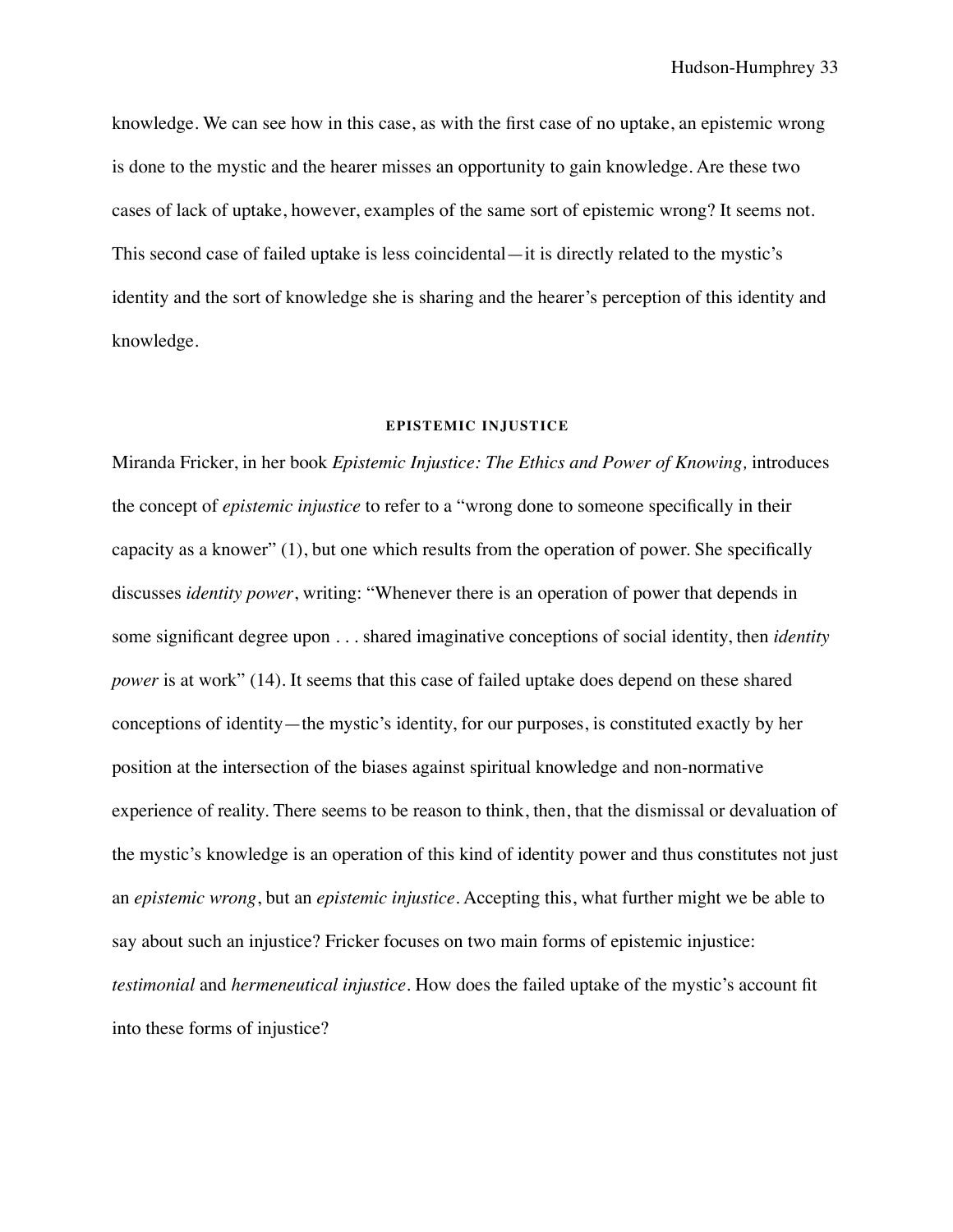In her book, the social groups and identities Fricker is concerned with are primarily based in gender and race (the epistemic injustices women face in testimonial exchanges, for example). We do not want to downplay the incredible importance of bringing these gendered and racial injustices to light by drawing exaggerated parallels between the social groups she is concerned with and the mystic. These social groups have long and brutal histories of systemic oppression and face dangers and injustices which the mystic, if she is not also a member of one of these groups, simply does not. Keeping this in mind, we can still explore the possible application of Fricker's framework to this new context, as we have shown that there does seem to be bias operating in relation to the knower's identity as a mystic, although we may not know the scope or severity of the prejudice.

Fricker argues that because one must use "social stereotypes as heuristics in [one's] spontaneous assessments of [one's] interlocutor's credibility," (16) testimonial exchanges are particularly susceptible to the effects of what Fricker calls a "negative identity prejudice" (27), which refers to a prejudice against someone in virtue of some component of their identity. If these prejudices seep into testimonial exchange, Fricker says, an epistemic injustice occurs: "the hearer makes an unduly deflated judgement of the speaker's credibility, perhaps missing out on knowledge as a result; and the hearer does something ethically bad—the speaker is wrongfully undermined in her capacity as a knower" (17). This deflated credibility based on a negative identity prejudice is a form of epistemic injustice Fricker calls *testimonial injustice*. We can see how this concept applies to the failed uptake of the mystic's testimony—a negative identity prejudice (biases against the mystic *qua* her mystical knowledge and non-normative experience) causes the hearer to undervalue the mystic's credibility and fail to uptake her testimony and its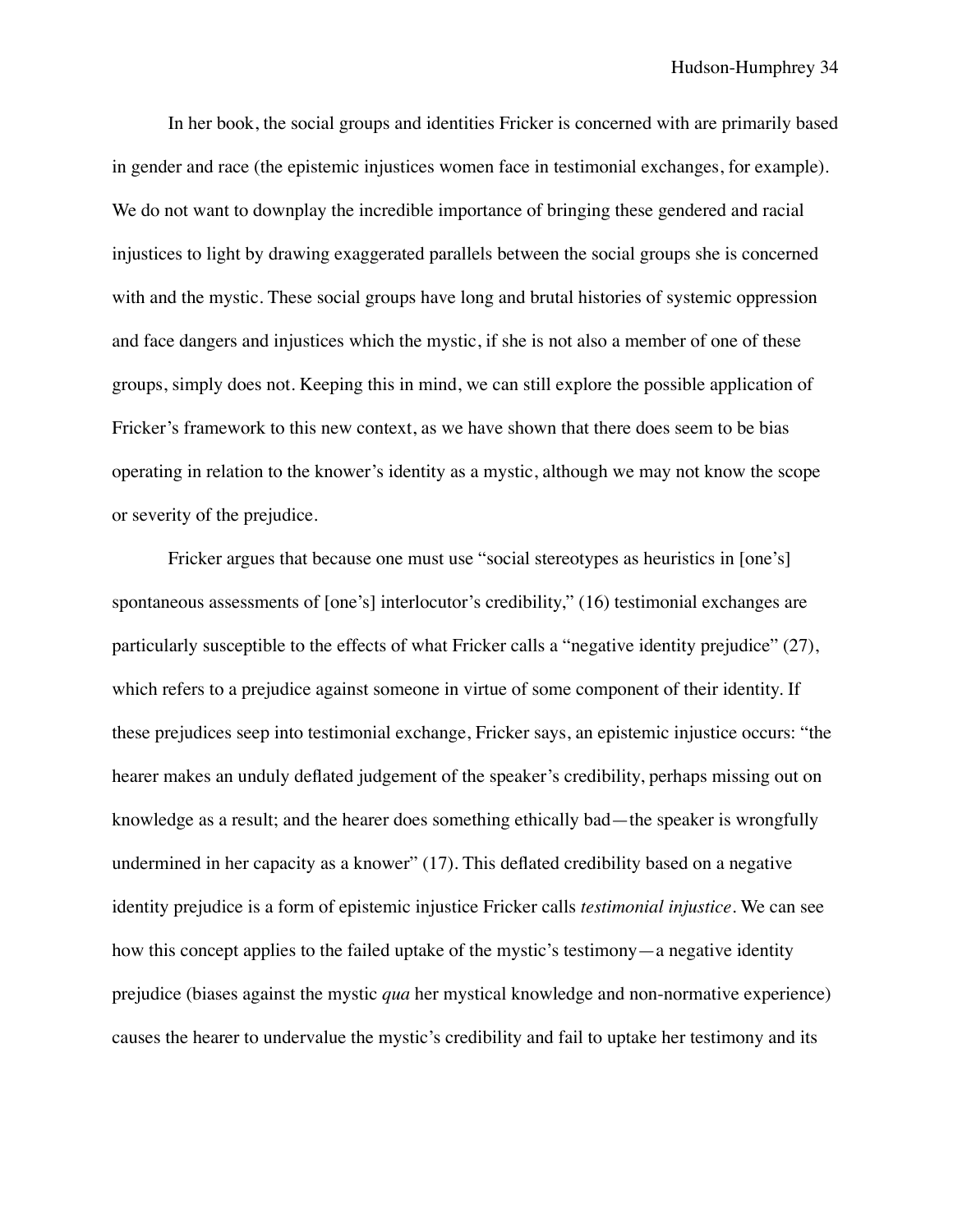knowledge claims. The hearer does not appreciate the mystic's testimony as knowledge, misses an opportunity for epistemic gains, and wrongs the mystic in her capacity as a knower.

Fricker also gives us the concept of *hermeneutical injustice*, which can help us to see other aspects of the injustice the mystic faces that may not be strictly testimonial. Hermeneutical injustice, compared to testimonial, "occurs at a prior stage, when a gap in collective interpretive resources puts someone at an unfair disadvantage when it comes to making sense of their social experiences" (1). There are a few key ideas to pull from Fricker's discussion of this type of injustice: *collective hermeneutical resources*, *formal hermeneutical gaps*, and *hermeneutical marginalization*. The collective hermeneutical resources are the concepts, frameworks, etc. which can be drawn upon to interpret testimony and experience. They are collective insofar as they are widely available and socially accepted. In our case of Mary's friend and his failed uptake, we can see how the use of this concept could account for an unjust failure of uptake even when the hearer is not personally prejudiced against the mystic: we might think that it is not that the hearer's prejudice against the mystic bars him from listening to and uptaking the mystic's testimony, but rather that he simply lacks the proper hermeneutical resources to interpret what Mary tells him as knowledge. What, in our discussion of testimonial injustice, we attributed to the individual hearer—the privileging of the secular and scientific as well as the aversion to nonnormative experiences—would here be attributed to the collective hermeneutical resources. It is not necessarily an individual prejudice which prevents the hearer's uptake, but a hermeneutical gap. The mystic's testimony falls into this gap and the hearer is barred from being able to recognize it as knowledge.

We might also think that the testimony falls into a *formal* hermeneutical gap. A hermeneutical gap, Fricker says, "might equally concern not (or not only) the content but rather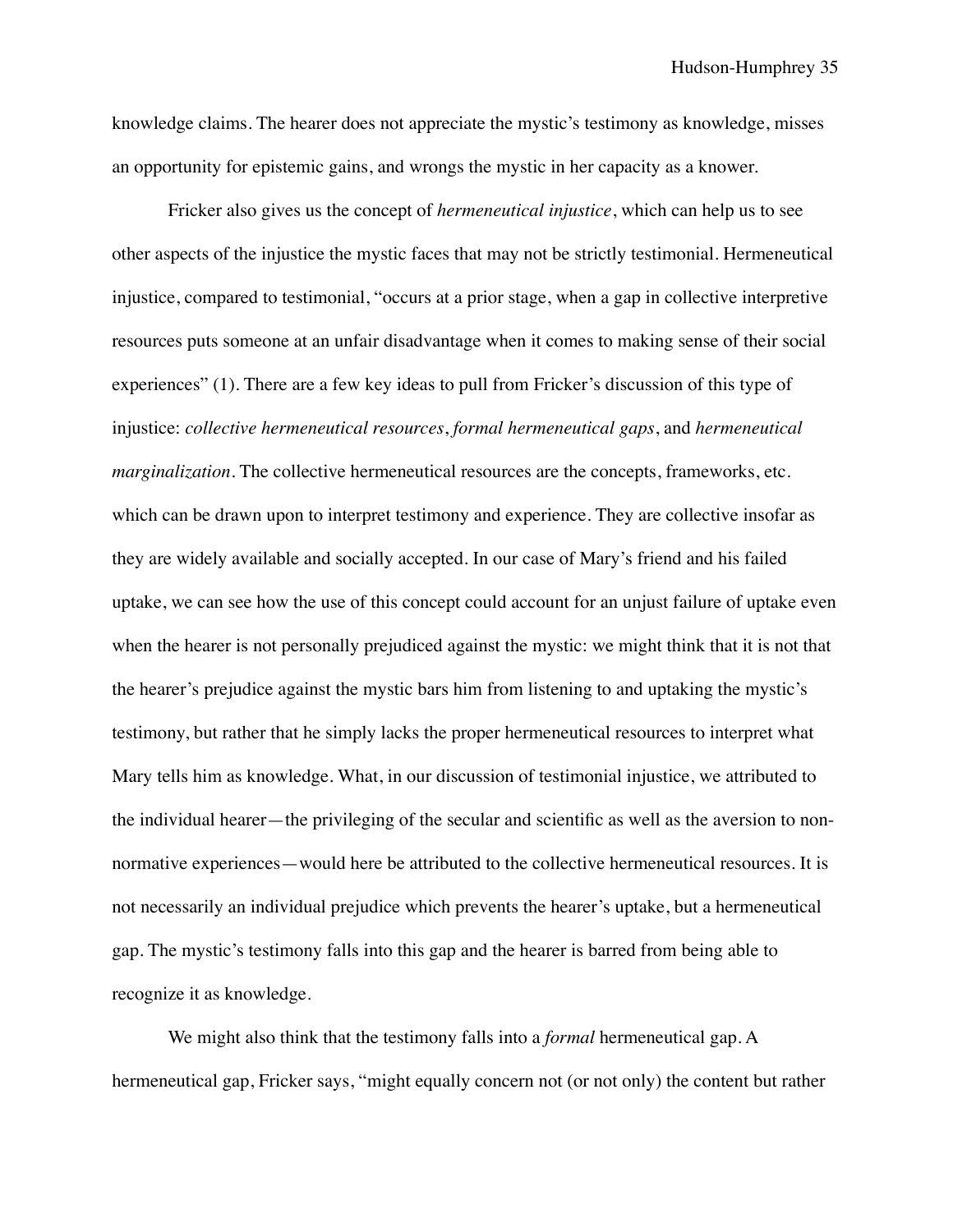the form of what can be said" (160). In our case, we could imagine that the hearer is precluded from uptaking Mary's testimony not (or not only) because of its spiritual or non-normative content but because of its experiential form—that the testimony primarily entails the recounting of an experience. It was the experience of the unification of subject and object that comprised the key epistemic gain for Mary. Fricker discusses formal hermeneutical gaps in the context of a woman's testimony that might be expressed in intuitive or emotional ways: "if the mere fact of an intuitive or an emotional expressive style means that one cannot be heard as fully rational, then one is thereby unjustly afflicted by a hermeneutical gap" (161). It would seem that something similar could be said for the mystic: if the fact of an experience-centric testimony means that the mystic cannot be heard as fully objective and rational, then she might be faced with an unjust formal hermeneutical gap. In Fricker's case, the knower is barred from knowledge-sharing practices by the intuitive method by which she came to her knowledge and thus the intuitive style or form in which that knowledge is expressed. In our case, the mystic is barred from knowledge-sharing by the experiential method by which she came to her knowledge and thus the experiential form in which it is expressed. Just as Fricker points out how intuitive knowledge may be discounted as irrational—and thus excluded from epistemic practices—based on a privileging of reason and objectivity<sup>3</sup>[,](#page-37-0) mystical knowledge gained from and/or related to experience may be similarly discounted. When a certain form of knowledge and expression, namely rational and objective, is privileged, it is possible and even likely for knowledge that challenges this form, namely intuitive or experience-based, to fall into the hermeneutical shadows.

<span id="page-37-1"></span><span id="page-37-0"></span><sup>&</sup>lt;sup>[3](#page-37-1)</sup> For one of many possible discussions of the privileging of reason and objectivity in Western thought since the Enlightenment, see Adorno, Theodor W., and Max Horkheimer. "The Concept of Enlightenment." *Dialectic of Enlightenment*, Stanford University Press, 2002, pp. 1–33.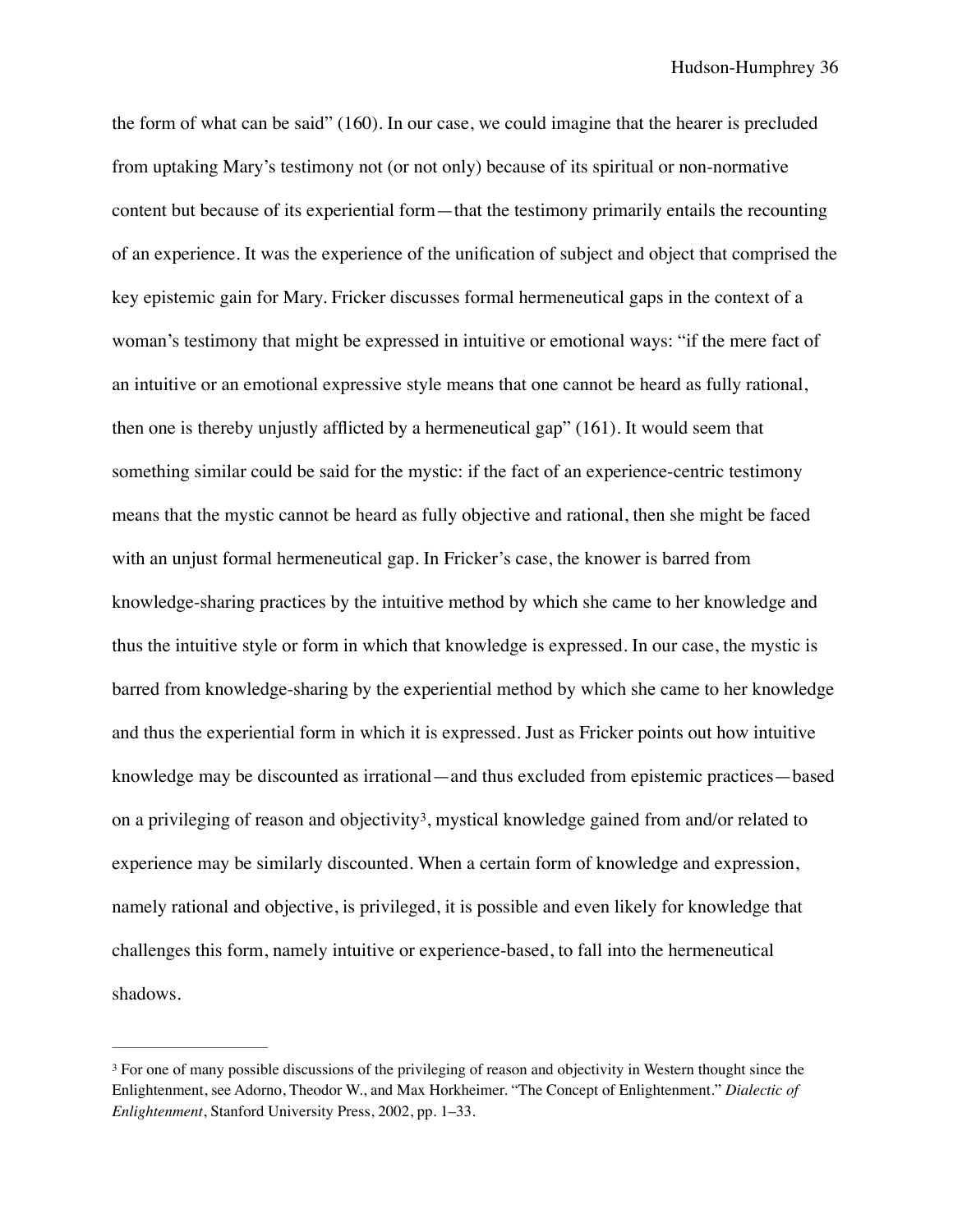This gap need not occur because there is any identity-based prejudice at work. We can imagine that the hearer has no prejudice against the mystic *qua* social type, as we had posited in our discussion of testimonial injustice. Still, Mystical Mary's knowledge and experience might fail to receive uptake because the content and/or form of the testimony falls into a hermeneutical gap and cannot be correctly interpreted by the hearer. The failure in communication and epistemic uptake, regardless of the cause, leads us to the useful concept of *hermeneutical marginalization.* Because of the failure of uptake, the mystic is denied hermeneutical participation and the collective hermeneutical resources miss an opportunity for expansion. When "there is unequal hermeneutical participation with respect to some significant area(s) of social experience," Fricker says, "members of the disadvantaged group are *hermeneutically marginalized*" (153). The mystic is unjustly prevented "from understanding a significant patch of her own experience" (Fricker 151) if her testimonies are dismissed and not given the chance to be incorporated into the collective resources, thus barring her from "those practices whereby social meanings are generated" (Fricker 160).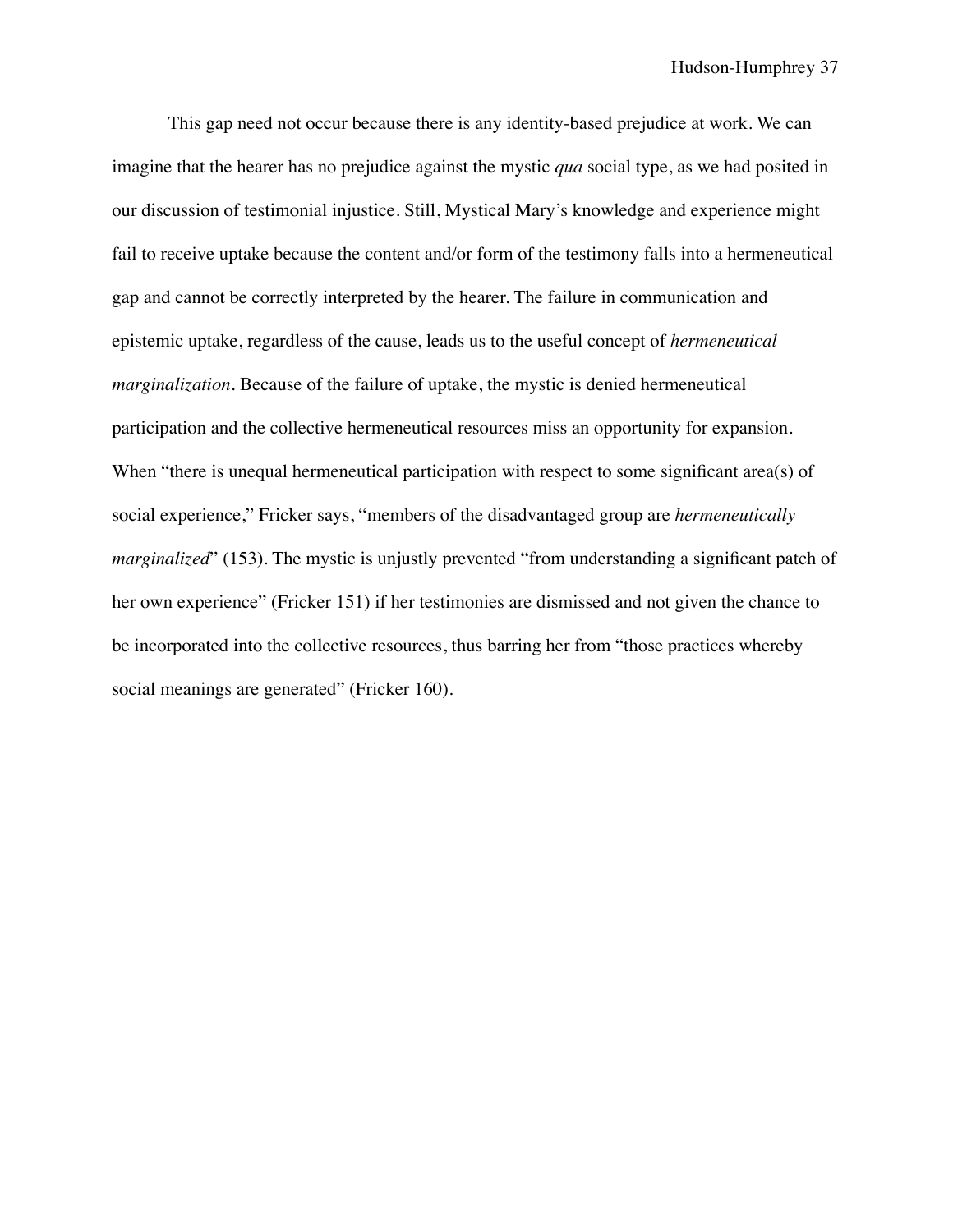## Conclusion

In this paper, we have explored the nature of unitive mystical experiences—experiences in which the usual division between oneself and the surrounding world temporarily dissolves. We have examined the knowledge gained from these experiences in its multiple forms and discussed how the mystic, when attempting to share the knowledge she has gained, may face challenges to effective testimonial exchange which constitute *testimonial injustices*. Similarly, due to a cultural privileging of the rational and objective, the mystic's interlocutor in an exchange may lack the necessary epistemic resources to understand an account of the mystic's experience and its epistemic fruits as knowledge, thus subjecting the mystic to a *hermeneutical injustice*. We made these claims in a partially exploratory way, as the studies and research necessary to confirm or reject the hypothesis that the mystic does in fact face significant identity-based bias when she attempts to share knowledge does not exist as of yet. Though its scope remains unknown, the anti-mystical bias we have explored in this paper represents an interesting and new realm for the application of Miranda Fricker's framework of epistemic injustice.

Having imagined how the mystic's knowledge might fail to be heard or accepted by the hearer or reader of her testimony, we can now briefly turn to some other questions: what might happen when the exchange happens successfully? What's special about this mystical knowledge? Although it would require another paper to address in full, we can start by pointing out one motivating factor in our desire for an epistemically just reception of an account of a mystic's experience. The social and political world we live in today, in the U.S. and in the world, is fraught with tribalism, xenophobia, greed, and exploitation. And what are tribalism, xenophobia, greed, or exploitation but violent manifestations of the division between self and other? Do they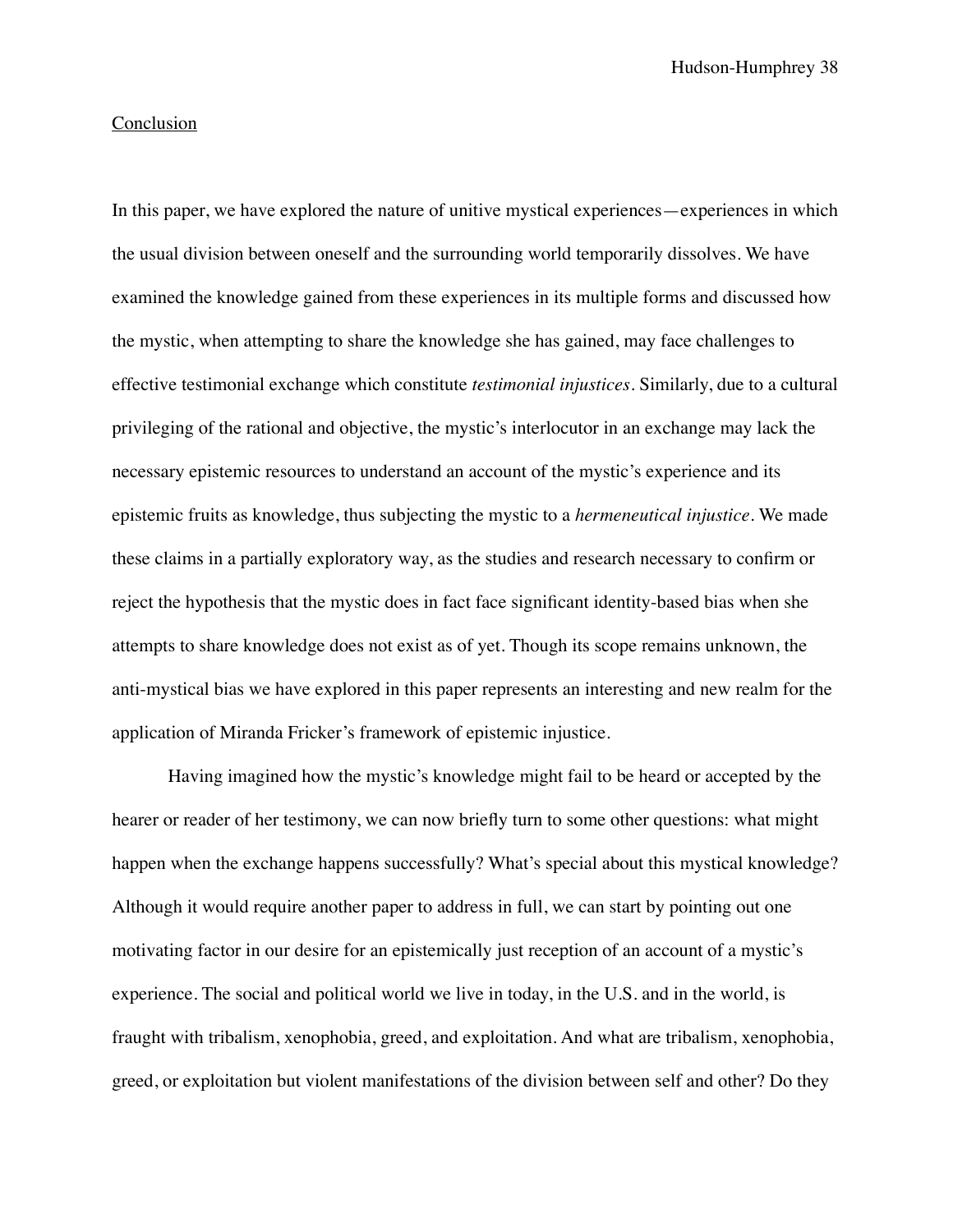not all rest on the stable perception of what is "me" and "mine" versus "not-me" and "notmine"? What is "like me" and "not like me"? If these seemingly-steadfast barriers that divide up the world could disappear, even if just temporarily, might we not see an expansive and liberating new horizon before us? Recall that in Section II we entertained two possible models of experiential knowledge, one of which was Laurence Nemirow's *ability hypothesis*, which portrayed experiential knowledge as *knowledge-how*, in that it involves the acquisition of abilities to remember the experience in question and imagine oneself having such an experience again even when one is not. Considering such a hypothesis, we might wonder whether these abilities—in the context of the self-other unification of mystical experiences—might provide the mystic with liberatory tools for the overcoming of these divisive social forces. Might the mystic, in a time of conflict, be able to call to mind her past mystical experiences and, imagining how the conflict would appear without a self to root for or an other to root against, overcome any anger or self-interest on which she might have been acting?

The unitive mystical experience is a fascinating one, unlike the reality most of us are accustomed to experiencing. For the challenge it poses to the everyday divisions in our world, it is extremely valuable—not only to the one who has experienced it, but also to the one who has the chance to hear about it and try to imagine what it might be like. There are many ways to start thinking about how such an experience and the knowledge it begets might be used in service of a better, less fragmented world. Some of this knowledge may be impossible to gain without the having of the mystical experience itself. Even absent the unitive experience, however, everyone can learn from the testimonies of the mystics that an egocentric world divided into self and other is not the only reality available to us. From there, who knows what's possible?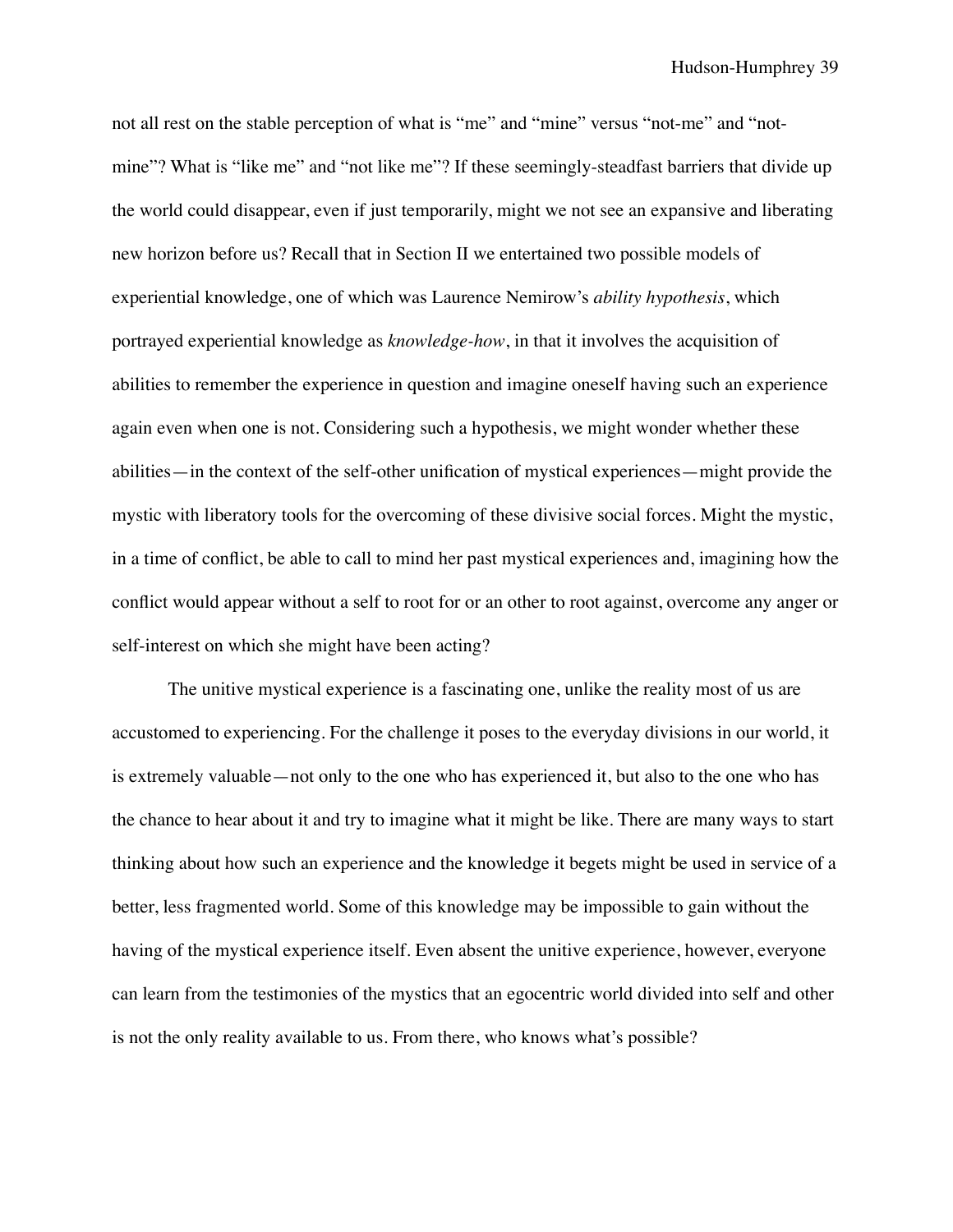#### Works Cited

- Adorno, Theodor W., and Max Horkheimer. "The Concept of Enlightenment." *Dialectic of Enlightenment*, Stanford University Press, 2002, pp. 1–33.
- Curren, Camilla. "Understanding Religion and Spirituality Bias." *Introduction Choosing & Using Sources: A Guide to Academic Research*, Press Books, 2018, ohiostate.pressbooks.pub/curren1/chapter/religion-ethnicity-bias/.
- Davis, Caroline Franks. *The Evidential Force of Religious Experience*. Clarendon Press, 1989.
- Durkheim Émile. *The Elementary Forms of Religious Life*. Translated by Karen E. Fields, The Free Press, 1995.
- Fricker, Miranda. *Epistemic Injustice: Power and the Ethics of Knowing*. Oxford University Press, 2011.
- Gregory, Brad S. "The Other Confessional History: On Secular Bias In The Study Of Religion." *History and Theory*, vol. 45, no. 4, 2006, pp. 132–149., doi:10.1111/j. 1468-2303.2006.00388.x.
- Jackson, Frank. "Epiphenomenal Qualia." *The Philosophical Quarterly (1950-)*, vol. 32, no. 127, 1 Apr. 1982, pp. 127–136., doi:https://doi.org/10.2307/2960077.

James, William. *The Varieties of Religious Experience*. Dover Publications, Inc., 2002.

- Lewis, David. "What Experience Teaches." *Proceedings of the Russellian Society* (Univ. of Sydney), vol. 13, 1988, pp. 29–57.
- Main, Douglas. "Study: America Becoming Less Christian, More Secular." *Newsweek*, 29 Mar. 2016, www.newsweek.com/study-america-becoming-less-christian-more-secular-330939.
- "The Mystical Experience Registry." *The Mystical Experience Registry: What Is Mysticism and the Mystical Experience?*, www.bodysoulandspirit.net/mystical\_experiences/index.shtml.